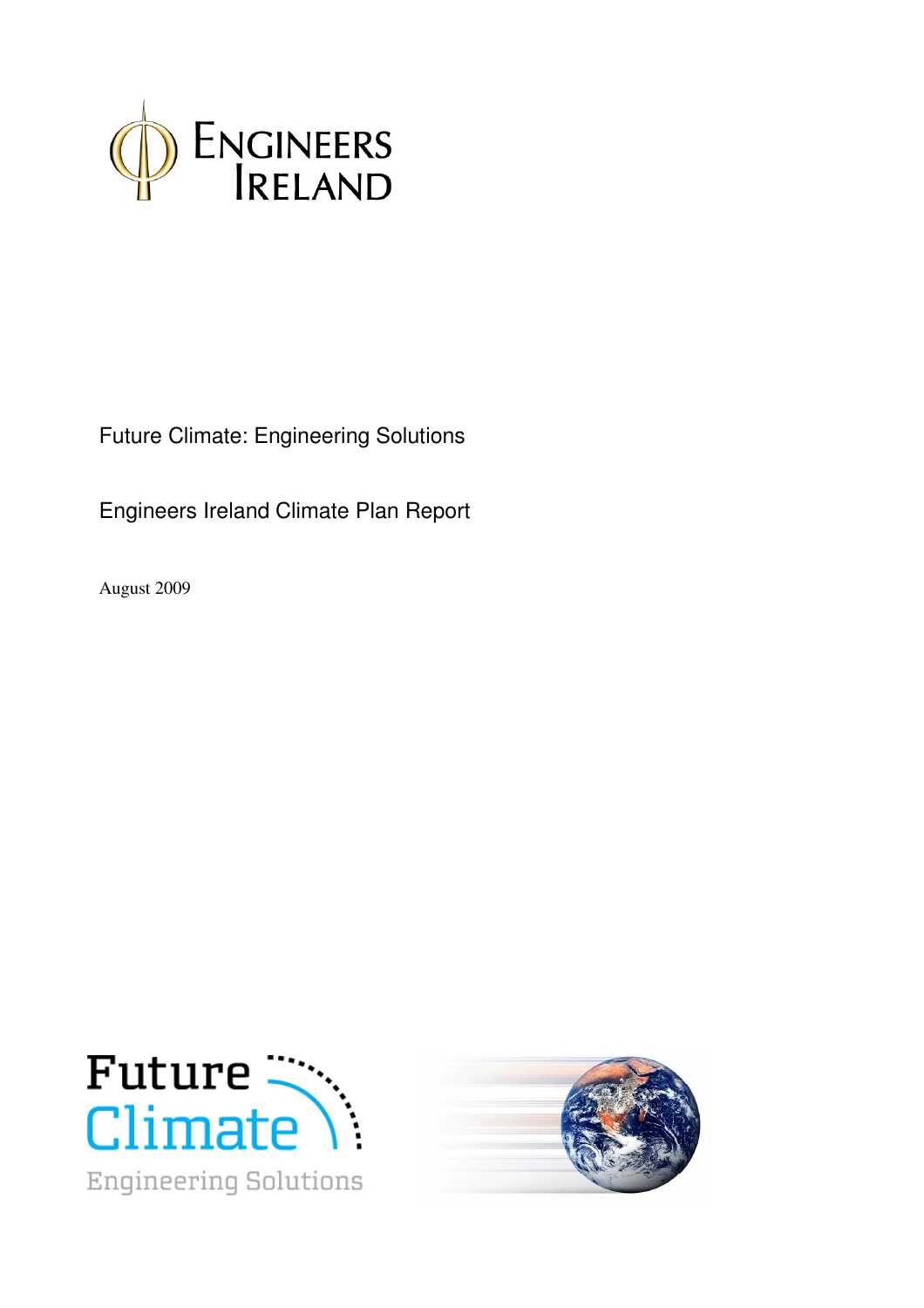# **Table of Contents**

| $\mathbf{1}$ | <b>Introduction</b>                                                                       | $\mathbf 2$    |
|--------------|-------------------------------------------------------------------------------------------|----------------|
| 1.1          | <b>Engineers Ireland</b>                                                                  | $\overline{2}$ |
| 1.2          | <b>Future Climate Involvement</b>                                                         | 3              |
| $\mathbf{2}$ | <b>Description of the Work</b>                                                            | 5              |
| 2.1          | General                                                                                   | 5              |
| 2.2          | Data Sources                                                                              | 5              |
| 3            | Description of Sources of GHG's and Irish<br><b>Energy System - The Present Situation</b> | 6              |
| 3.1          | Description of Irish GHG Sources                                                          | 6              |
| 3.2          | Irish Energy System                                                                       | 12             |
| 4            | <b>Description of Most Important Technologies</b><br>and Solutions Proposed               | 15             |
| 4.1          | <b>Demand Side</b>                                                                        | 15             |
| 4.2          | <b>Supply Side</b>                                                                        | 19             |
| 5            | <b>Description of Climate Plan</b>                                                        | 24             |
| 5.1          | Demand Side:                                                                              | 24             |
| 5.2          | <b>Supply Side</b>                                                                        | 26             |
| 5.3          | Innovation and Education                                                                  | 28             |
| 5.4          | <b>Cross-sectoral Activities</b>                                                          | 28             |
| 6            | <b>Measures Required to Facilitate Climate Plan</b>                                       | 30             |
| 7            | <b>Economic Impact, Business and Job Creation</b>                                         | 31             |
|              | Appendix A - Climate Plan Data Sheet                                                      | 32             |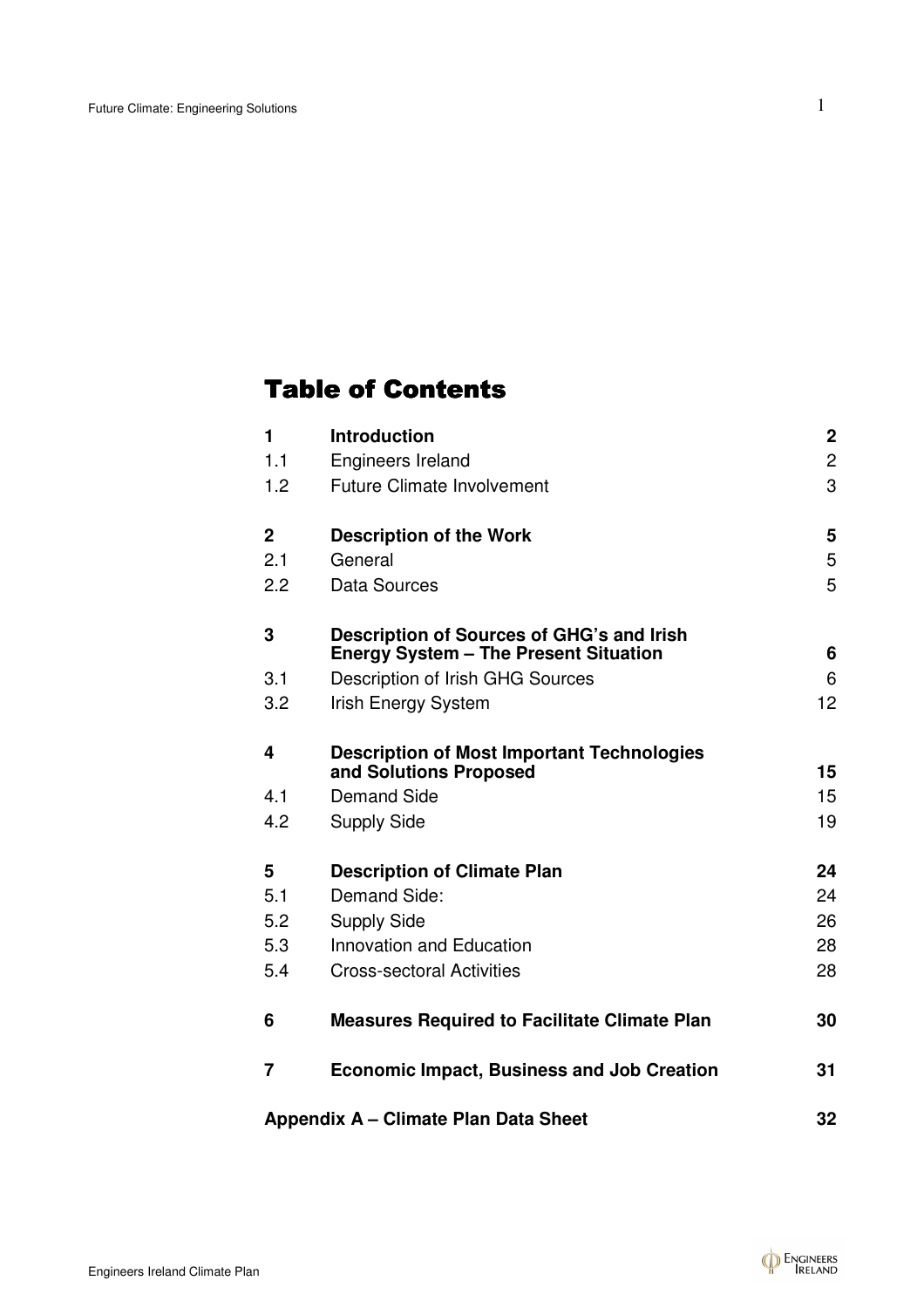# **1 Introduction**

Engineers Ireland were invited to participate in the Future Climate: Engineering Solutions project in September of 2008. We participated in the initial conference, setting the Project Objectives and Protocols and have since then been preparing our input from an Irish Context.

The 'Future Climate' project is being coordinated by the Danish Society of Engineers (IDA) and comprises of 13 national engineering organisations worldwide who are working together to offer national solutions for the way in which greenhouse gas emissions can be reduced. The common goal of all the national plans in the Future Climate project is to contribute to the reduction of the GHG emissions to a sustainable level. The project's definition of a "sustainable level" is the IPCC (Inter-governmental Panel on Climate Change) best case scenario whereby the increase in global temperature does not exceed  $2^{\circ}$  C.

It is the view of Engineers Ireland that this document and the Future Climate: Engineering Solutions project will not just form a snapshot of the engineering and technological solutions to the Climate Change challenge. The project should form a platform on which further and more detailed work can be completed in support of our national policy objectives and the implementation of EU Directives.

The rapid shift in economic climate even within the timescale of the Future Climate Project has proven how quickly global markets can change. The evidence we have now seen of the immediate and direct impact on infrastructural development and investment in research and development activities is significant. As are the potential changes in business and social behaviour (less freight, less commuting, a more frugal lifestyle) that can also have a direct impact on the level of GHG emissions of each country.

It is critical that the Future Climate Project and the constituent inputs of each country recognise a need for flexibility in their climate plans and facilitate adaptation to future economic as well as technological conditions as time progresses.

# **1.1 Engineers Ireland**

Since 1835 Engineers Ireland has been representing the engineering profession across the Island of Ireland. As the Institution of Civil Engineers of Ireland it became one of the first chartered institutions in the then British Isles in 1877. Following a merger between Cumann na n-Innealtóirí (The Engineers Society) and the Institution of Civil Engineers in Ireland into the Institution of Engineers of Ireland there was a widening of its scope to:

• Cater for all engineering disciplines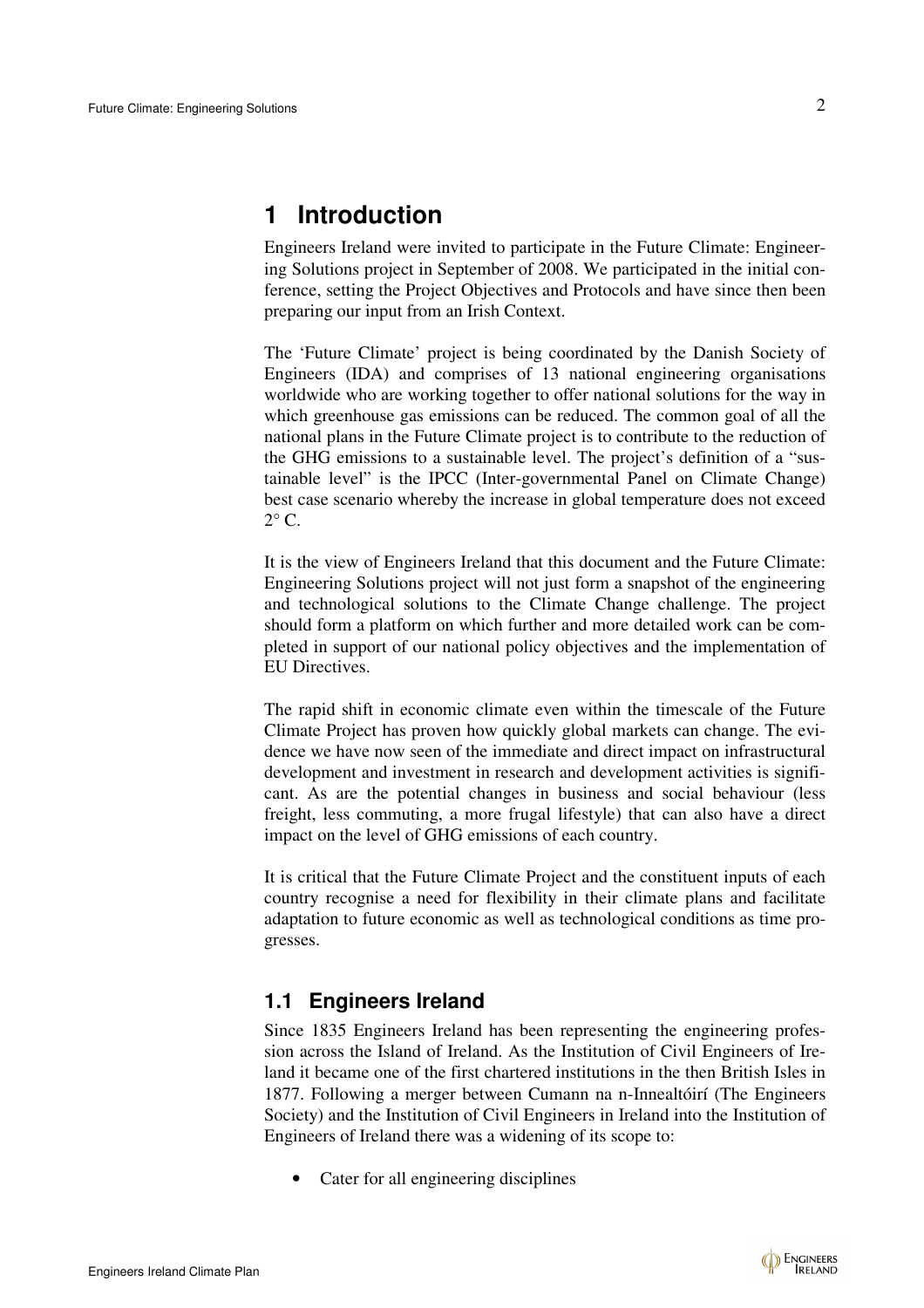- Ensure standards in the profession
- Promote engineering as a career
- Encourage Continuing Professional Development for engineers
- Represent the interests of the engineering profession in Ireland and Internationally

Re-branded to Engineers Ireland, the institution now represents 24,000 engineering professionals from every discipline of engineering. We award professional titles to our members according to their qualification including:

- Fellow (CEng FIEI)
- Chartered Engineer (CEng MIEI)
- Associate Engineer (AEng AMIEI)
- Engineering Technician (Eng Tech IEI)

The Energy and Environment Division of Engineers Ireland is one of a range of Divisions and Societies dedicated to providing a central resource for knowledge-sharing in Engineers Ireland. A range of lectures are provided annually by the Division across the following broad areas:

- Energy Infrastructure Development
- Security of Supply
- Conventional Energy use and Strategic Storage
- Novel Energy Technologies

The Future Climate Project will provide an additional and ongoing focus for the division and will facilitate a greater level of engagement between the engineering resource (both professional and technical) in Ireland and the policymakers defining our path towards a more effective approach to climate change.

### **1.2 Future Climate Involvement**

Engineers Ireland were invited to participate in the Future Climate Project in September 2008. Following participation in the initial conference the Project was discussed by the Energy Environment Division and an article calling for involvement published on the Engineers Ireland Website.

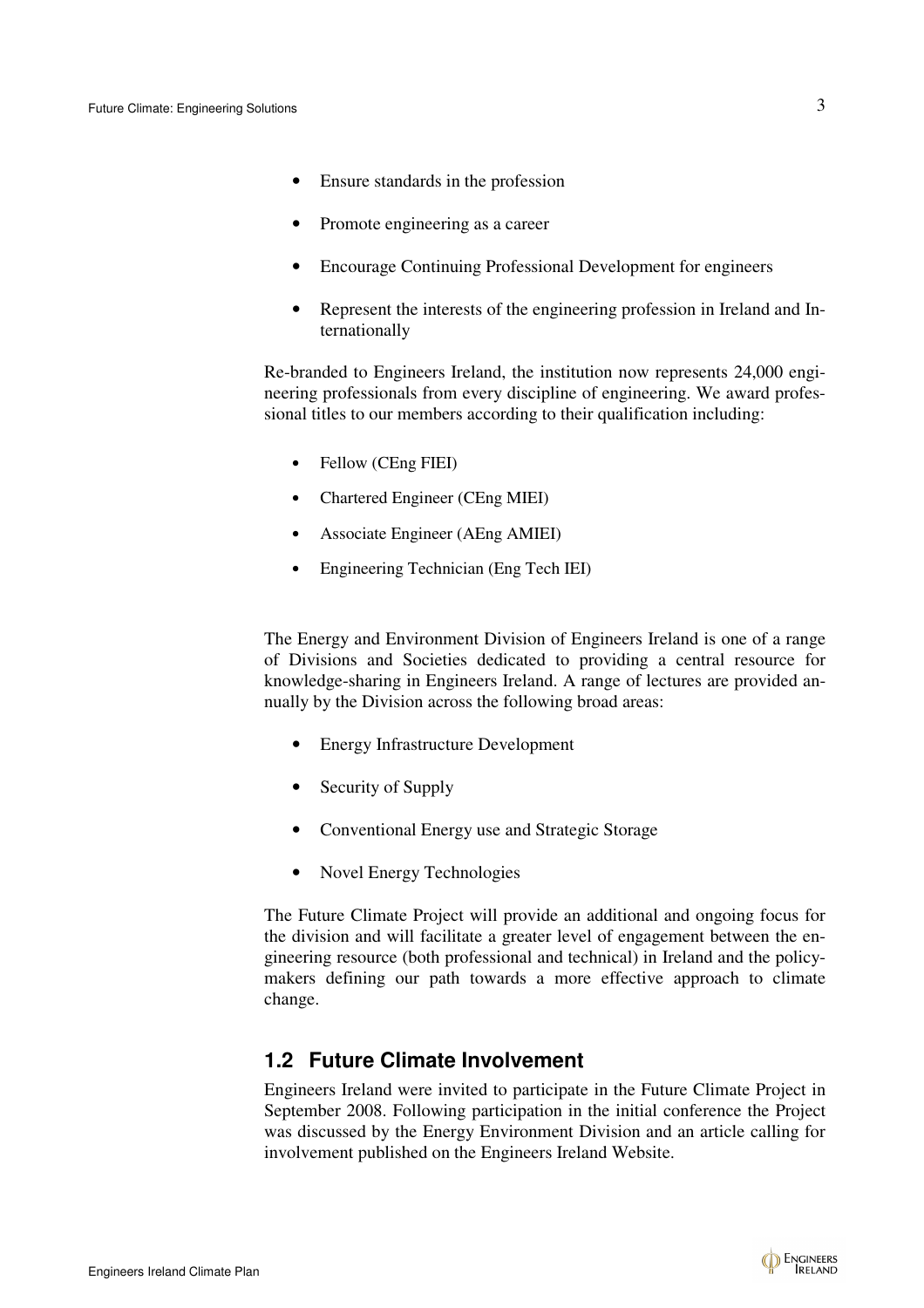This document forms the Climate Plan of Engineers Ireland prepared in line with the guidelines of the Future Climate Project. It has been prepared with reference to a number of national information resources and, by necessity, will be updated as further information is available to Engineers Ireland.

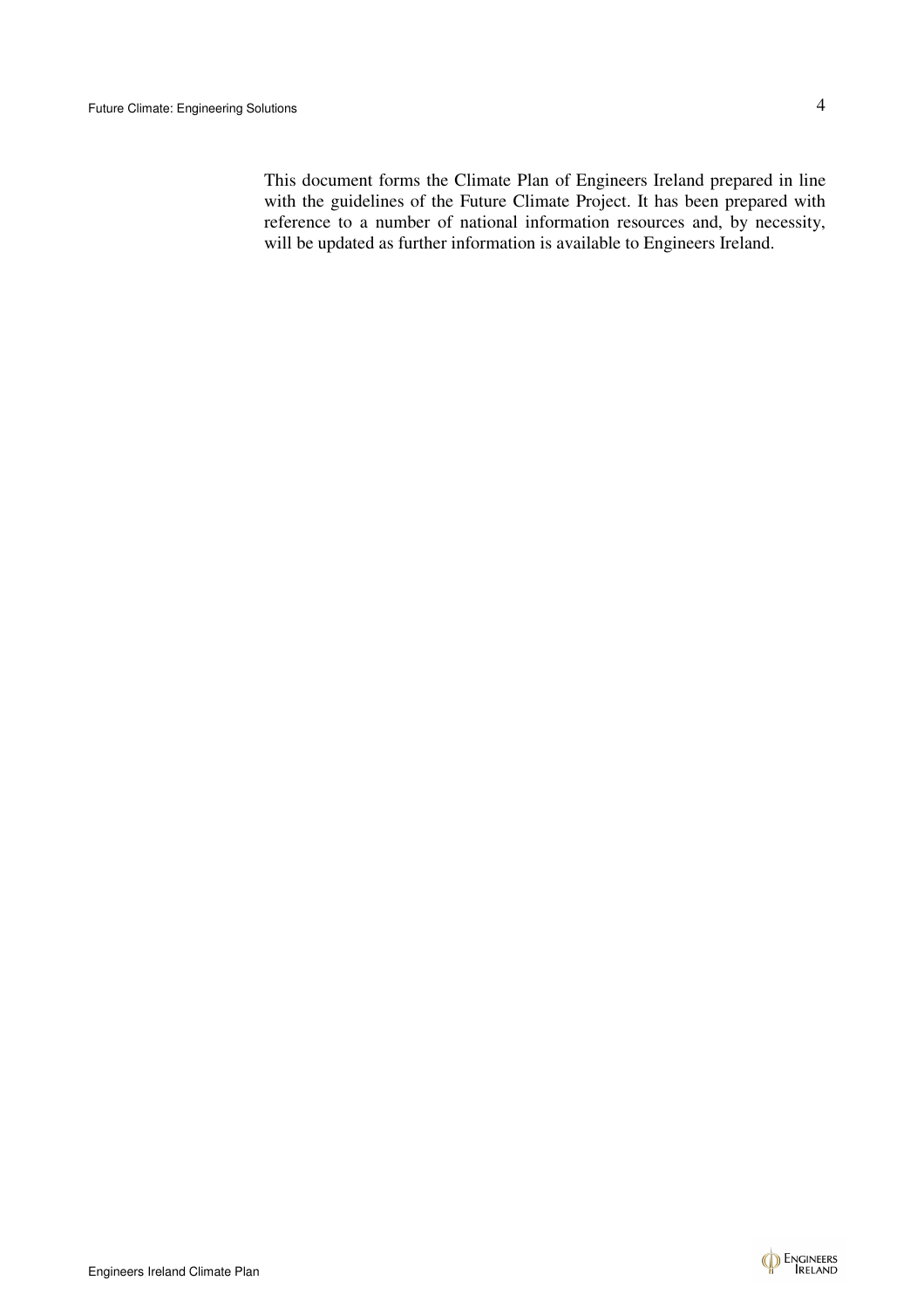# **2 Description of the Work**

### **2.1 General**

This Climate Plan is put forward by Engineers Ireland as a platform from which engineering and technological support can be provided to the policymakers in Ireland who will define our approach to the Climate Change challenge over the coming years.

As technological opportunities and economic conditions change over time it will be necessary to revise this document in order to provide the most cost and carbon effective strategies for Ireland. It is anticipated that, with the delivery of a number of pending reports from other public and academic bodies, in the coming months a 'Technologies Report' addendum to this report will be finalised to further clarify and classify the technological solutions available for implementation by the Irish Government. This addendum will be completed in advance of the COP15 negotiations and will support the Irish delegation, in addition to adding to the pool of knowledge created by the Future Climate project.

### **2.2 Data Sources**

A broad range of data sources were used in compiling this report. The primary documents reviewed have included:

- Irish Government White Paper on Energy: Delivering a Sustainable Energy Future for Ireland (2007)
- Ireland's Energy Balance 2007 (produced by Sustainable Energy Ireland)
- Energy in Ireland: Key Statistics 2008 (produced by Sustainable Energy Ireland and the Energy Policy Statistical Support Unit)
- The Irish National Energy Efficiency Action Plan (2009)
- The Environmental Protection Agency National Inventory Report on Greenhouse Gas Emissions 1990 – 2007 as Reported to the UN Framework Convention on Climate Change (2009)
- The Sustainable Energy Ireland 'Ireland's Low Carbon Opportunity' Report (2009)

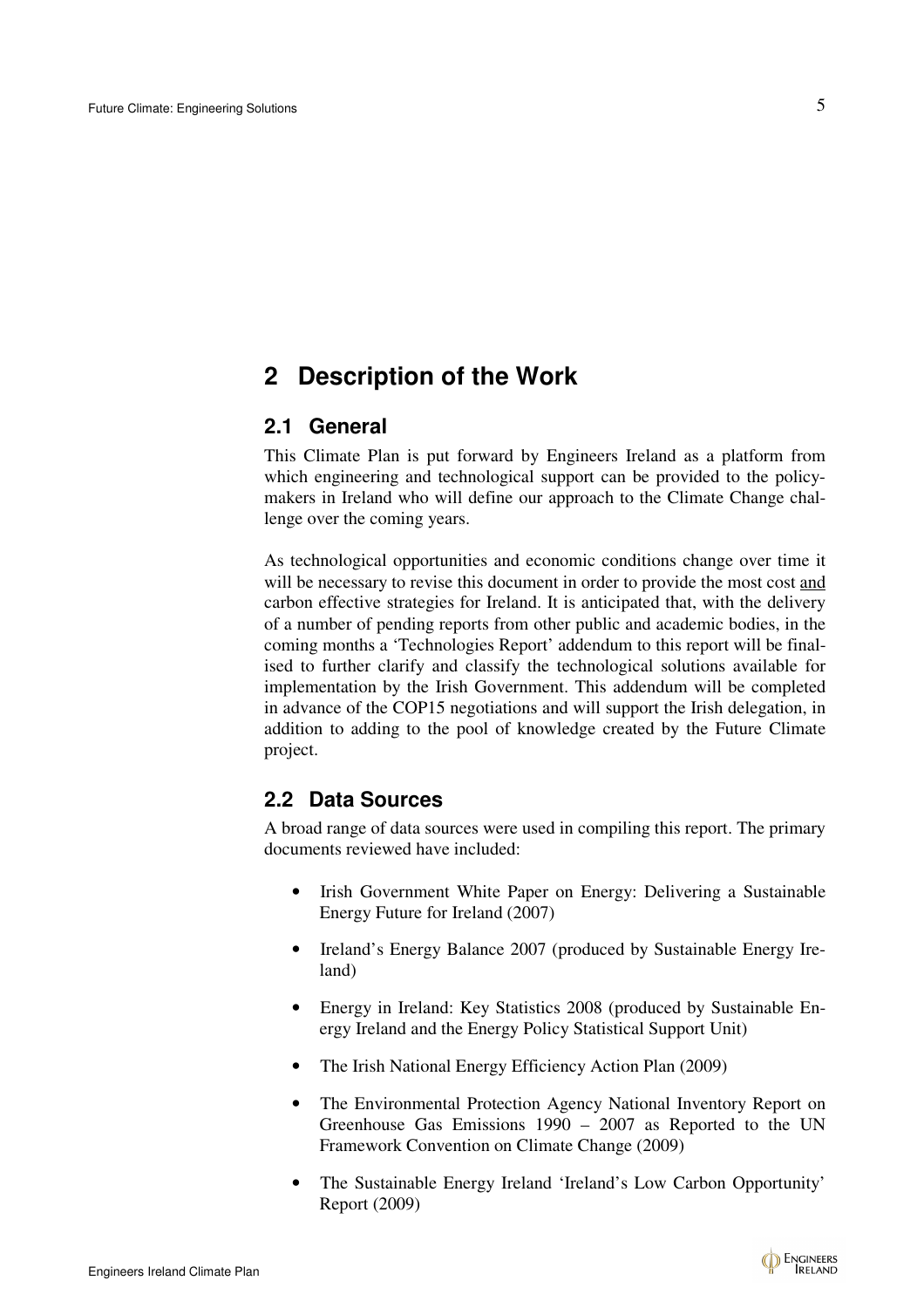# **3 Description of Sources of GHG's and Irish Energy System – The Present Situation**

The Republic of Ireland has a land area of 68,889 sq km, an estimated population of 4.4 million persons in 2008 and a recorded GDP of €160,603m in 2007. Ireland experienced significant economic growth from the mid 1990's to 2007, which was mirrored by a significant increase in GHG emissions. Since early 2007 Ireland has experienced a significant decrease in economic growth and activity compared to previous years, this is likely to result in a small decrease in the projected energy demand trends and GHG emissions trends over time.

# **3.1 Description of Irish GHG Sources**

The following information was drawn directly from the EPA National GHG Emissions Inventory Report 2009. (1 Gigagram Gg CO2 equivalent is equal to  $1,000$  tonnes  $CO<sub>2</sub>$  equivalent.)

The total emissions of greenhouse gases (excluding the Land Use, Land Use Change and Forestry - LULUCF sector) in 2007, our base year, were 69,205.15 Gigagrams (Gg) CO2 equivalent. The Energy Sector accounted for 66.7 percent of total emissions, Agriculture contributed 25.6 percent while a further 4.7 percent was produced from Industrial Processes and 2.8 percent was due to Waste. Emissions of  $CO<sub>2</sub>$  accounted for 67.2 percent of the National total in 2007, with CH<sub>4</sub> and N<sub>2</sub>O contributing 18.7 and 11.7 percent respectively. The combined emissions of HFC, PFC and SF6 accounted for 1 percent of total  $CO<sub>2</sub>$  equivalent emissions in 2007.

The results of the latest time-series of estimates shows that total GHG emissions in Ireland increased from 55,383 Gg  $CO<sub>2</sub>$  equivalent in 1990 to 70,650 Gg  $CO<sub>2</sub>$  equivalent in 2001. Following this long period of sustained increase, the emissions decreased to  $68,575$  Gg CO<sub>2</sub> Equivalent in 2003, a reduction of approximately three percent since their high in 2001. The emissions increased

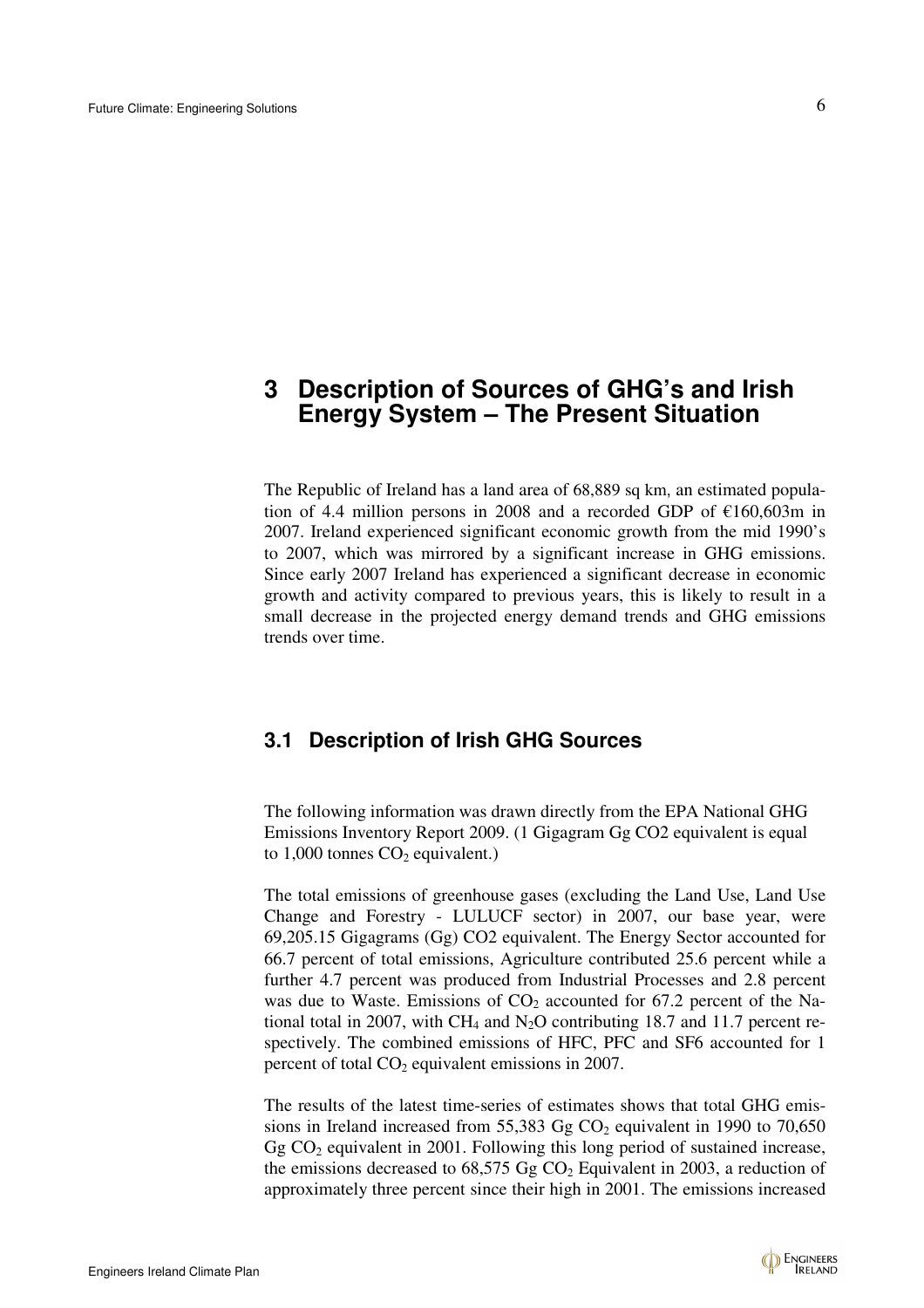in both 2004 and 2005 followed by a small reduction in 2007 by 0.7 percent to  $68,205$  Gg CO<sub>2</sub> equivalent. This represents a level that is 25 percent higher level than it was in 1990.

#### Trends in Energy and Transportation

Emissions from the Energy Sector increased by 46.8 percent from the 1990 to the 2007 levels. This increase occurred predominantly in the 1990's and was driven in large part by major increases in both energy production (IPCC subcategory 1.A.1. Energy Industries) and transportation (IPCC Subcategory 1.A.3) with emissions being relatively stable in this sector from 2001 – 2007.

Total GHG emissions from energy production increased by 54.9 percent between 1990 and 2001 with a levelling out and reduction to 2007 experienced due to the entry of some new electricity producers, and primary fuels, into the marketplace resulting in the displacement of more carbon intensive primary fuels. Figure 1 below indicates the energy production drivers for  $CO<sub>2</sub>$  emissions over the period 1990 – 2007 in thousand tonnes of oil equivalent.



Source: EPA National GHG Inventory Report 2009

#### **Figure 1. GHG Production Drivers in the Energy Sector 1990 – 2007**

There are only a small number of energy intensive industries in Ireland (IPCC subcategory 1.A.2). These industries accounted for 7.4 percent and 9.1 percent of total national greenhouse gas emissions in 1990 and 2007, respectively. However, the trend within the sector shows an increase of 53.4 percent over the same period as a result of large increases in the use of petroleum coke and natural gas.

Fuel combustion emissions in the transport sector (IPCC subcategory 1.A.3 increased by 178 percent between 1990 and 2007. This increase is largely accounted for by a 190.8 percent increase in road transport associated emissions over the same period, due to a sustained increase in the use of passenger cars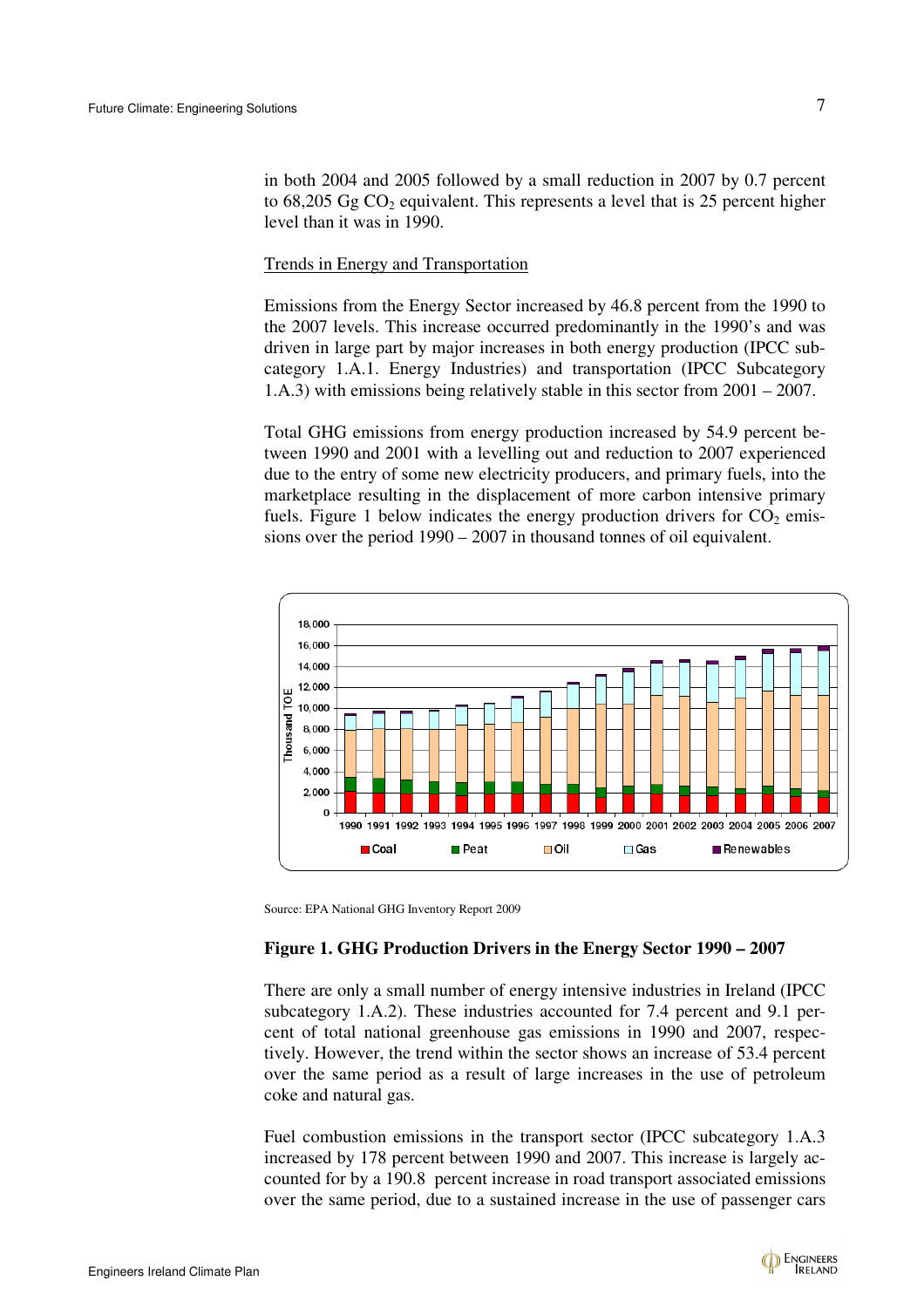and road freight. It is likely that this figure has been exaggerated by 'fuel tourism' where a certain quantity of road fuels purchased in the Republic of Ireland has been used in vehicles in the UK and other countries. This is estimated to account for 13% of automotive fuels in the Republic of Ireland in 2007.

The Figure 2 below outlines the trends in the major contributing Energy subcategories between 1990 and 2007.



Source: EPA National GHG Inventory Report 2009

#### **Figure 2. Trends in Major GHG Categories 1990 - 2007**

#### Trends in Industrial Processes and Solvent and Other Product Use

The contribution from Industrial Processes (IPCC Sector 2) is relatively small, accounting for 5.7 percent of total GHG in 1990 and 4.7 percent in 2007. The trend within the sector shows an increase of 3.7 percent but is not necessarily representative of the underlying trends in the sector. For example, in the early 1990's the contribution of the chemical industry to overall sectoral emissions was approximately 64 percent but by 2000, levels had reduced by over 16 percent. The closure of Ireland's ammonia and nitric acid plants in 2003 and 2002 respectively further reduced this contribution of the chemical industry. However, against the backdrop of a boom in the Irish building and infrastructure industry, the level of cement manufacture increased significantly between 1990 and 2007 resulting in a position where in 2007 the cement production industry accounted for over 72 percent of total emissions from Industrial Processes in 2007.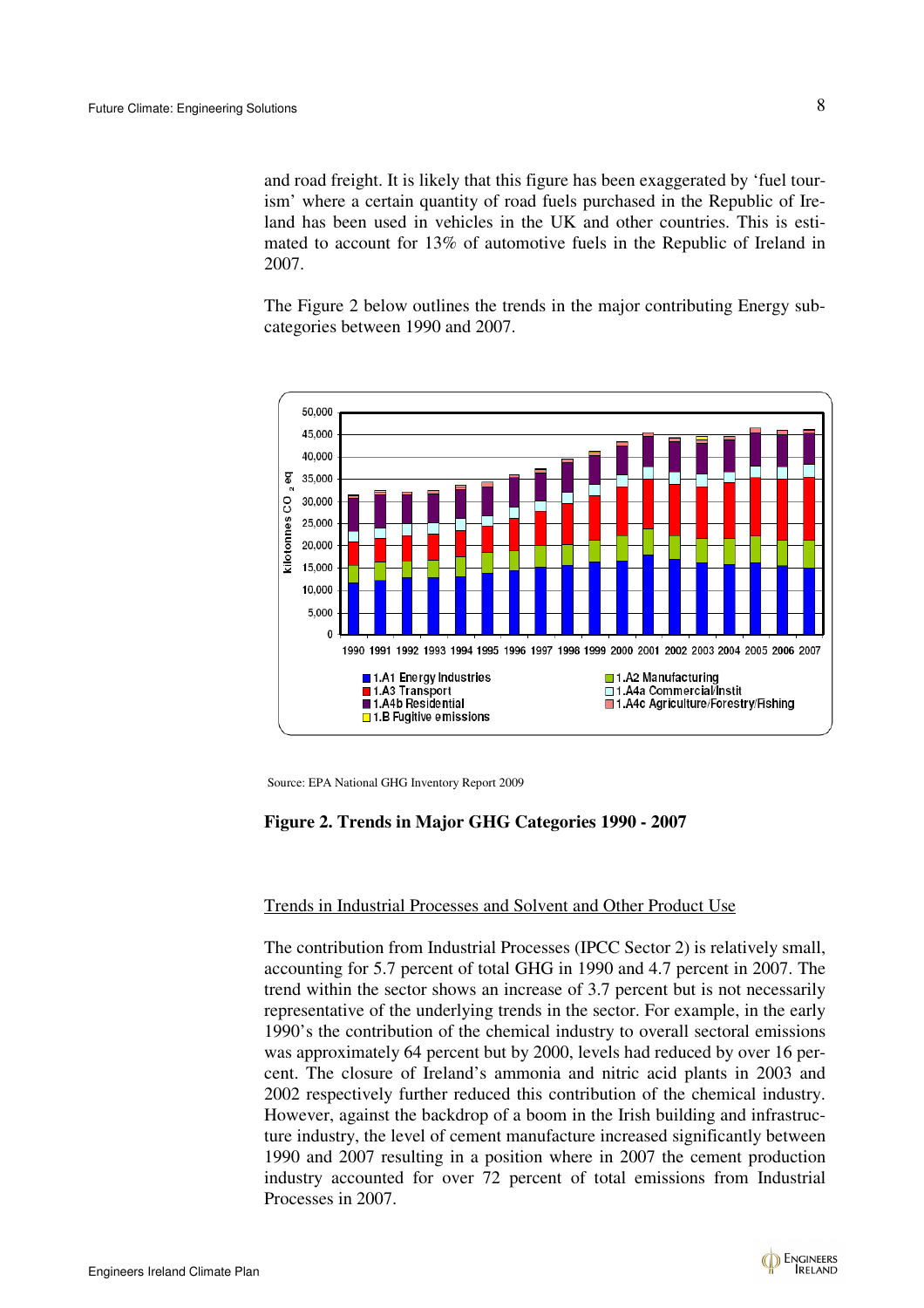GHG emissions from Solvents and Other Product Use (IPCC Sector 3) do not affect the overall trend in Greenhouse Gas Emissions in Ireland. The  $CO<sub>2</sub>$ emissions from this source were estimated to be just 79.43  $GgCO<sub>2</sub>$  in 1990 and  $83.19$  Gg CO<sub>2</sub> in 2007.

#### Trends in Agriculture

The trend in the Agriculture Sector (IPCC Sector 4) is represented in Figure 3 below. These emissions decreased by a total of 7.7 percent between 1990 and 2007. Emissions increased by 9.5 percent between 1990 to a peak in 1998, reflecting an increase in animal numbers and the use of synthetic nitrogen on farms. Following this peak in emission levels, the annual emissions from the sector decreased by 15.7 percent to those in 2007 as a result of a reduction in animal numbers and also a reduction in synthetic nitrogen use due to reforms of the Common Agricultural Policy.



Source: EPA National GHG Inventory Report 2009

#### **Figure 3. GHG Production Drivers in the Agricultural Sector 1990 – 2007**

Methane emissions from Enteric Fermentation and Manure Management are dependent on both the number and type of livestock present on farms, in Ireland these quantities are largely determined by the cattle population. Cattle account for almost 90 percent of annual methane emissions in Irish Agriculture.

The emissions of  $N_2O$  from the agriculture sector generally follow the same trends to those of CH4 because cattle numbers largely determine the amount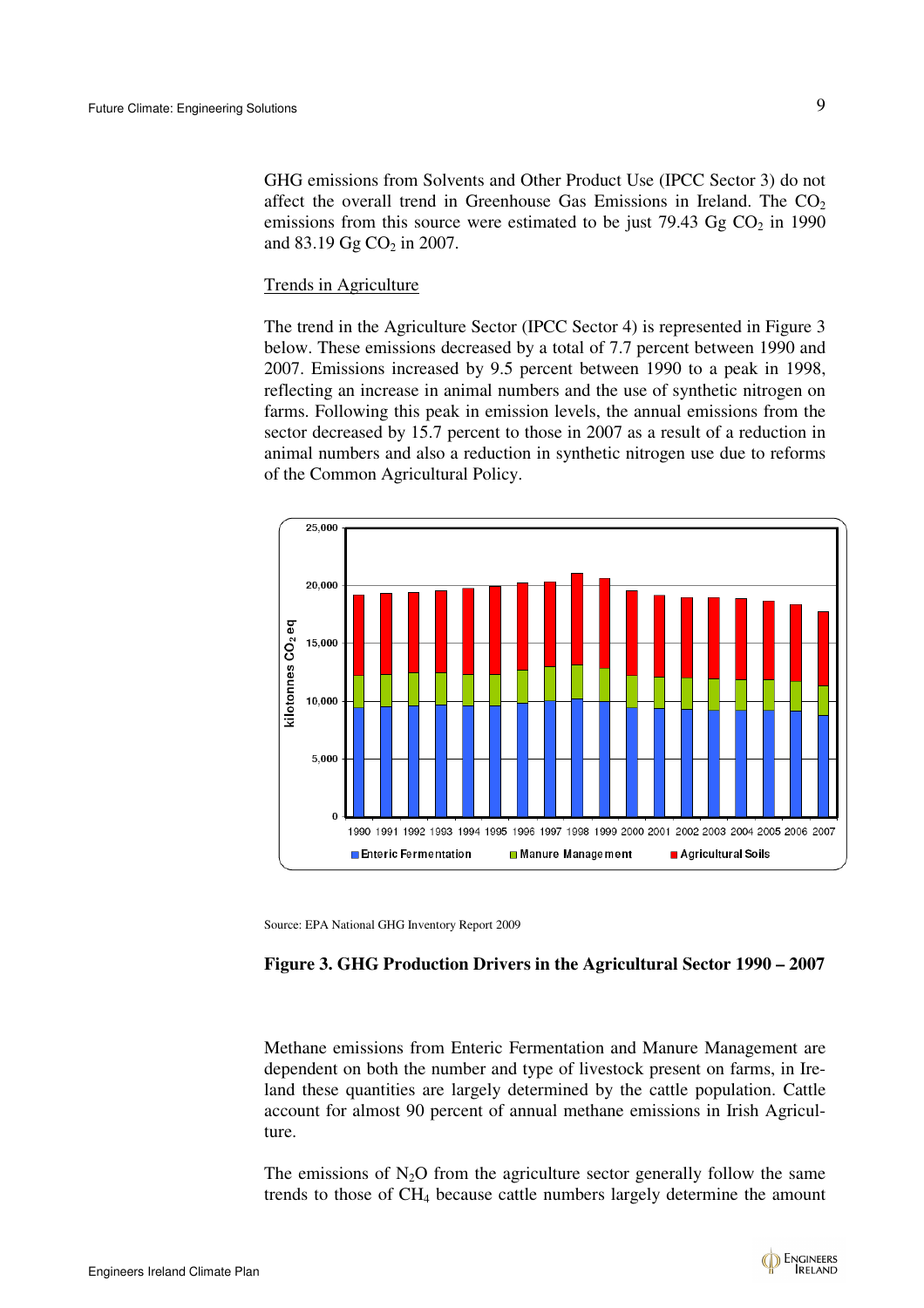of nitrogen inputs to agricultural soils from synthetic fertilizer and animal manures (which produces the bulk of  $N_2O$  emissions).

#### Trends in Land Use, Land Use Change and Forestry

This sector can be a net source of emissions in certain years and a net sink for emissions in other years. This is largely determined by the balance between forest land (a major carbon sink) and grassland, where soil disturbance and liming of agricultural lands generate relatively large emissions of  $CO<sub>2</sub>$ . The complex dynamics of land-use change from year to year between categories and relative contributions from biomass and soils lead to highly fluctuating estimates of sectoral GHG emissions and removals over the period between 1990 and 2007. Figure 4 below demonstrates the rapidly changing balance between these categories over the period.



Source: EPA National GHG Inventory Report 2009

#### **Figure 4. GHG Emissions and Sinks in the LULUCF Sector 1990 – 2007**

#### Trends in Waste

The waste sector is an important source of methane emissions, the contribution of which is increasing steadily due to the continued dominance of Landfill as a means of solid waste disposal in Ireland. Emissions increased by 32.5 percent between 1990 to 2007. This increase in emissions takes into account the recovery of landfill gas for energy production and flaring at landfill sites, without which emissions in this sector would be considerably higher. Figure 5 overleaf outlines the trend in emissions from this sector over the period 1990  $-2007.$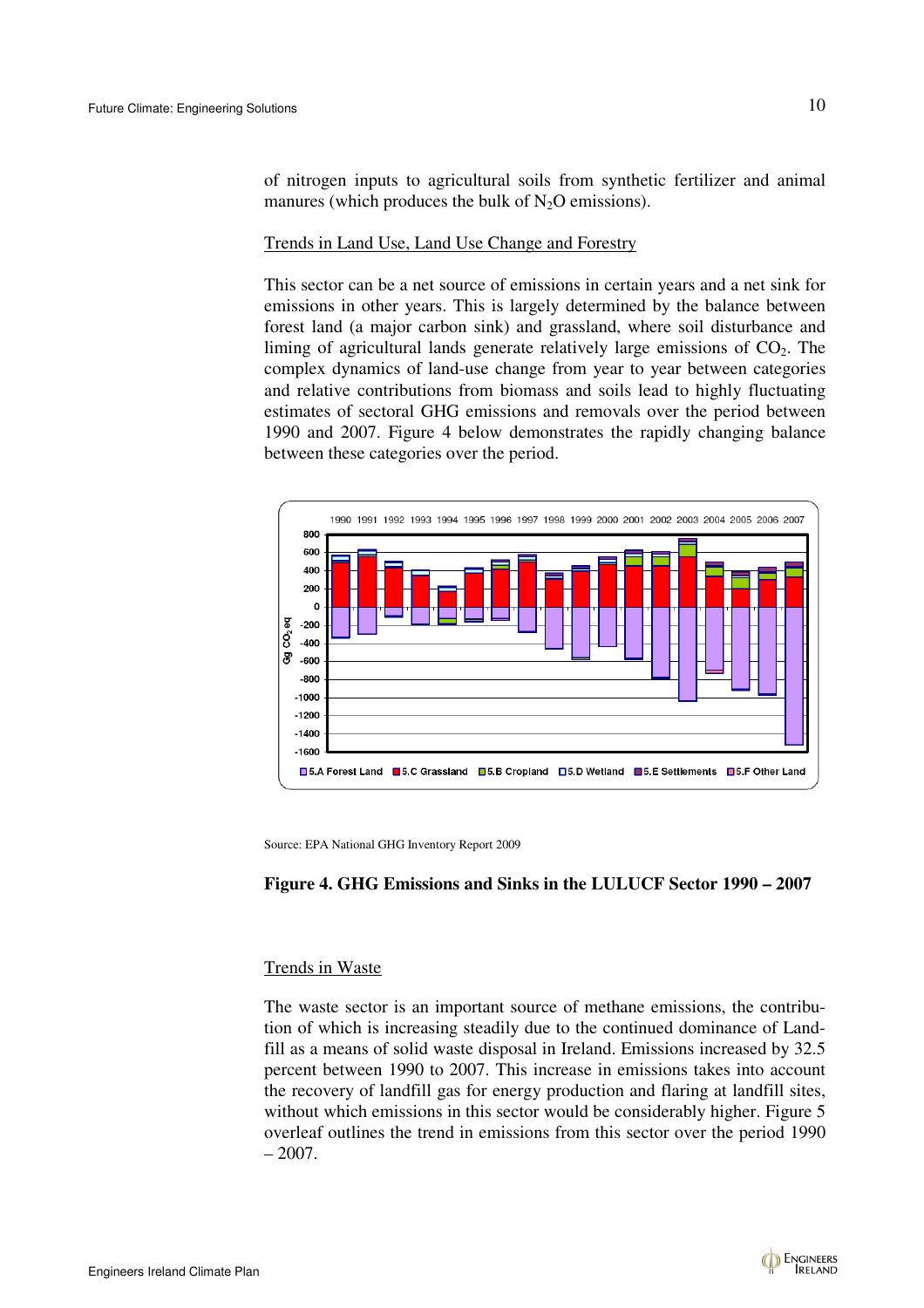

Source: EPA National GHG Inventory Report 2009

## **Figure 5. GHG Production Drivers in the Waste Sector 1990 – 2007**

In accordance with the Future Climate sectoral classification of Greenhouse Gas emissions sectors, the following split (shown in Figure 6 below) has been estimated for the Ireland 2007 base case.



**Figure 6. GHG Emissions from Future Climate Sectors Baseline Year 2007**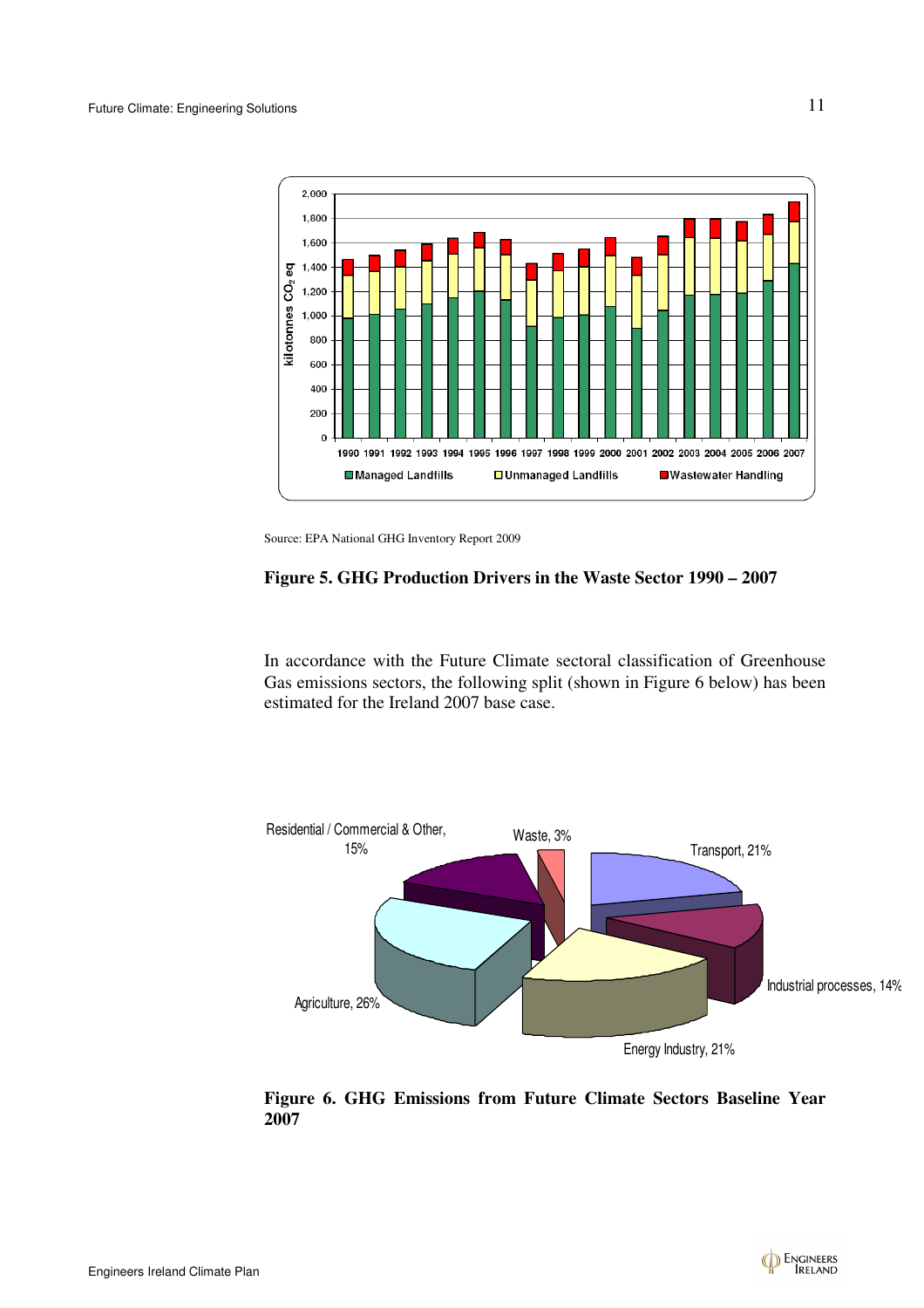## **3.2 Irish Energy System**

#### **3.2.1 Primary Energy Supply and Energy Use**

Currently, nearly 90 percent of Irish Energy demand is supplied by imported primary fuels and electricity. While security of supply is a global challenge, Ireland's position as one of the most import dependent energy economies in the EU places us in a highly vulnerable position. Our energy import dependency has increased from a level of 68 percent in 1990 to a level of 89 percent in 2007.

Our primary energy requirement by fuel is best summarised in Table 1 and Figure 7 overleaf, drawn directly from the SEI/EPSSU Energy in Ireland: Key Statistics 2008 document.

Ireland has limited indigenous resources to address our primary fuel needs, with no major commercial oil deposits and current limited access to commercial Irish gas resources. The level of renewable energy penetration into our primary energy demand is limited by the size and nature of our land-use to date and also by constraints associated with our energy supply infrastructure and limited interconnectivity / isolated grid.

|                    | <b>Total Primary Energy Requirement (ktoe)</b> |        |        |        |        |        | <b>Shares %</b> |      |
|--------------------|------------------------------------------------|--------|--------|--------|--------|--------|-----------------|------|
|                    | 1990                                           | 1995   | 2000   | 2005   | 2006   | 2007   | 1990            | 2007 |
| Coal               | 2,085                                          | 1,777  | 1,815  | 1,832  | 1,631  | 1,508  | 21.9            | 9.3  |
| Peat               | 1,377                                          | 1,184  | 803    | 776    | 707    | 701    | 14.5            | 4.3  |
| Oil                | 4,427                                          | 5,547  | 7,877  | 9,146  | 8,978  | 9,047  | 46.6            | 56.1 |
| <b>Natural Gas</b> | 1,446                                          | 1,916  | 3,059  | 3,477  | 4,019  | 4,293  | 15.2            | 26.6 |
| Renewables         | 168                                            | 155    | 235    | 367    | 422    | 468    | 1.8             | 2.9  |
| Elect. Imports     | 0                                              | $-1$   | 8      | 176    | 153    | 114    | 0.0             | 0.8  |
| <b>Total</b>       | 9,503                                          | 10,577 | 13,797 | 15,774 | 15,910 | 16,132 |                 |      |

• Total primary energy requirement increased by 70% between 1990 and 2007 with natural gas showing the largest relative increase, 197% (6.6% per annum on average).

Source: SEI/EPSSU Energy in Ireland : Key Statistics 2008

#### **Table 1. Total Primary Energy Requirement 1990 – 2007**

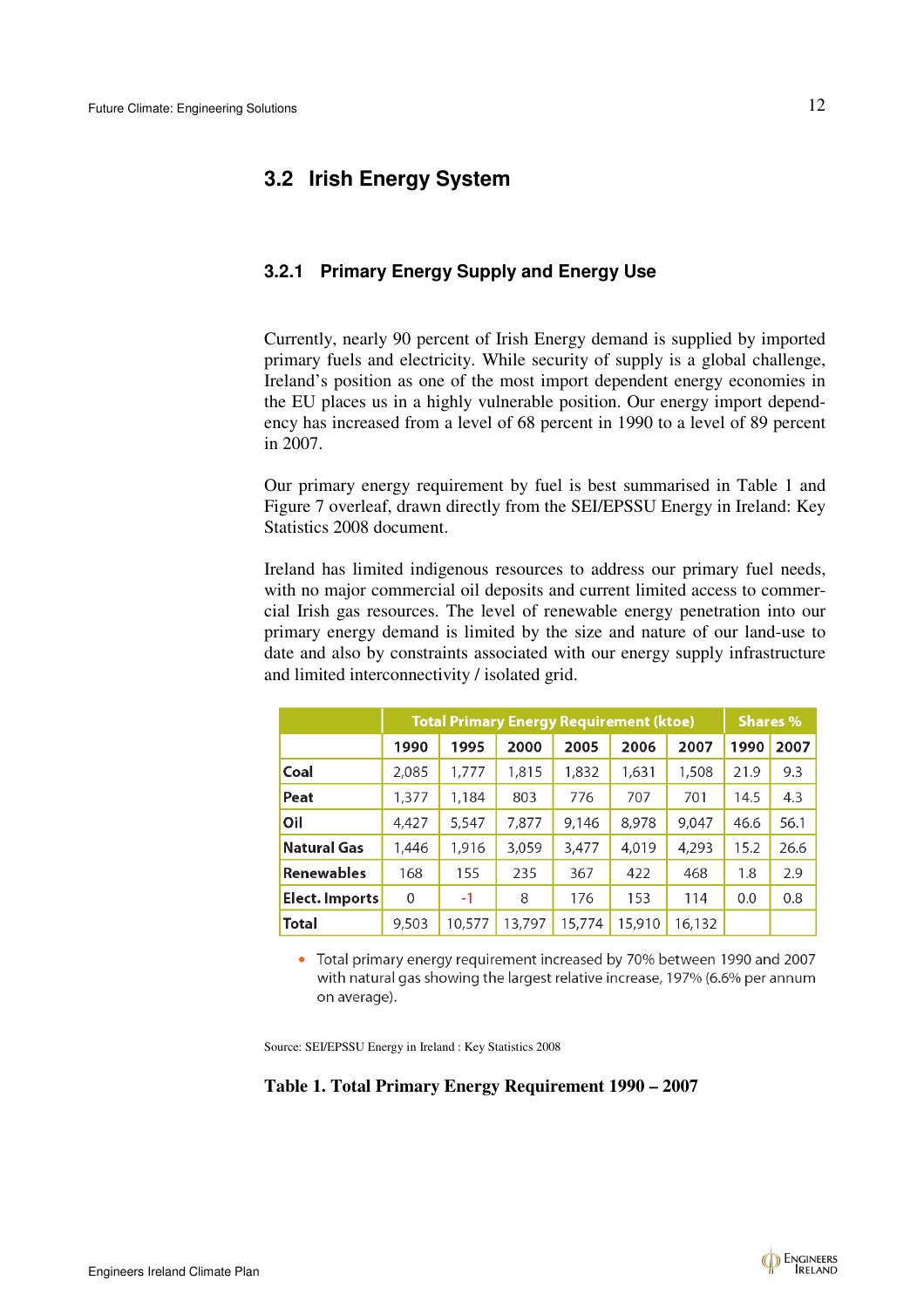

Source: SEI/EPSSU Energy in Ireland : Key Statistics 2008

**Figure 7. Total Primary Energy Requirement 1990 – 2007** 

#### **3.2.2 Energy Infrastructure**

Ireland is an Island nation with limited energy interconnectivity to Europe.

Ireland's Natural Gas network currently comprises approximately 2,300km of transmission pipelines and approximately 10,500km of distribution pipelines. Over 140 population centres across 18 counties are now supplied with natural gas in Ireland. In 1999, Bord Gáis Éireann in conjunction with the Department of Communications Marine and Natural Resources commissioned the Gas 2025 Feasibility Report to recommend future national network infrastructure & configuration. A Second Gas Interconnector from Scotland was recommended to be built immediately together with the Gas Pipeline to the West on security of supply grounds but also to open up the Midlands and West to the benefits of Natural Gas. Today the network includes a high pressure ring main connecting Cork, Limerick, Dublin, and Galway (Cork Dublin Pipeline and Gas Pipeline to the West). High pressure pipelines also extend from Dublin to Belfast (South North Pipeline), Belfast to Derry and to the North East Region (including towns such as Kingscourt, Virginia, Navan, Drogheda and Dundalk). A number of towns in Co. Mayo are now supplied by natural gas from the Mayo-Galway Pipeline which connects the ring main at Craughwell to the Shell E&P Ireland gas processing terminal at Bellanaboy. Three gas inter-connectors link the Irish gas transmission network to the UK gas network at Scotland. One of these supplies Belfast, while the other two inter-connectors make landfall at Loughshinny and Gormanston Co. Meath.

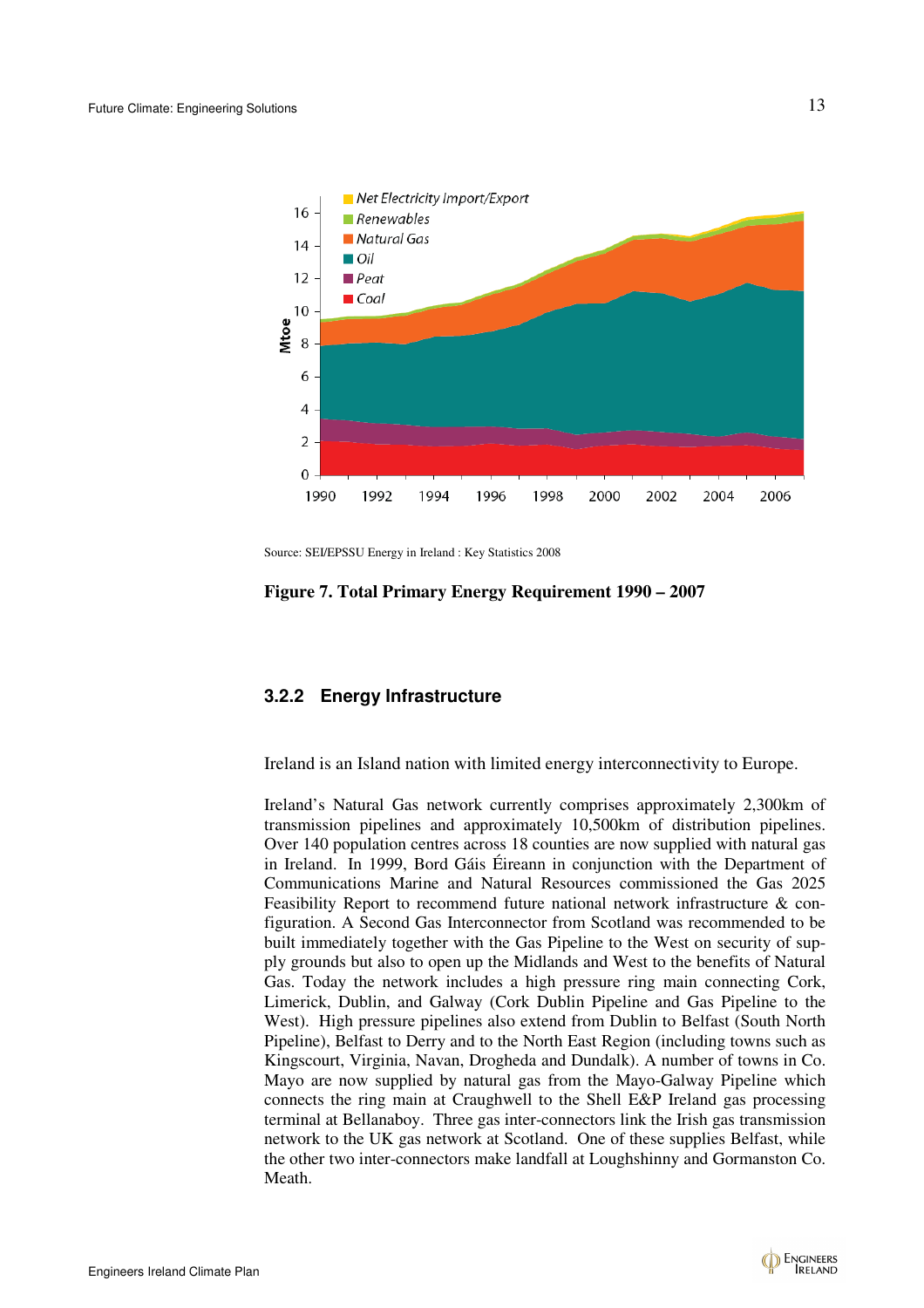The Kinsale Gas Field (which came on stream in the late 1970's) is now virtually depleted. Over 90% of natural gas consumed in Ireland (North and South) is now imported via the interconnector pipelines. Consequently it has become increasingly important that new sources of gas and additional storage capacity be developed to meet forecasted demands. It is expected that the Corrib Field Development off the Mayo coast may come on stream during 2010 / 2011. This will provide up to 60% of peak demand over a period of 15 years. In 2008, Shannon LNG applied for planning permission to construct a LNG storage facility at Foynes. This would add significantly to Ireland's storage capacity and reduce our dependence on supplies direct from the UK via Europe. Other options for gas storage in Ireland include the development of a salt cavity in Northern Ireland by Bord Gáis Éireann.

In 2008 the electricity Transmission Grid Operator in Ireland, Eirgrid, published a report on Irish electricity infrastructure, Grid25, which provided it's strategy for development in the future. The following general description of the grid is taken from this document.

The transmission grid in Ireland is made up of circuits and equipment at three voltage levels 400kV, 220 kV and 110kV, with the 400kV and more extensive 220kV circuits providing the main means of transporting bulk power around the country. The 220kV network was first introduced in the early 1960's and the 400kV network was built in the early 1980's. Since the mid 1980's this bulk power network has not changed significantly, while demand in the same period has grown by over 150%. This has left little capacity for future growth in demand. Projected bulk power flow on the systems indicates that the capacity of the system will need to double by 2025.

The Grid25 Strategy document identifies the key factors causing power to flow, driving future grid investment. These are:

- Higher demand levels
- Significantly higher renewable generation capacity levels
- Location of new conventional generators and output levels
- Connection points of future interconnectors and transfer levels

The nature of our existing transmission grid significantly inhibits the penetration of Renewable Energy into our electrical generation portfolio, this has been widely recognised by industry, government, grid operator and our energy regulator.

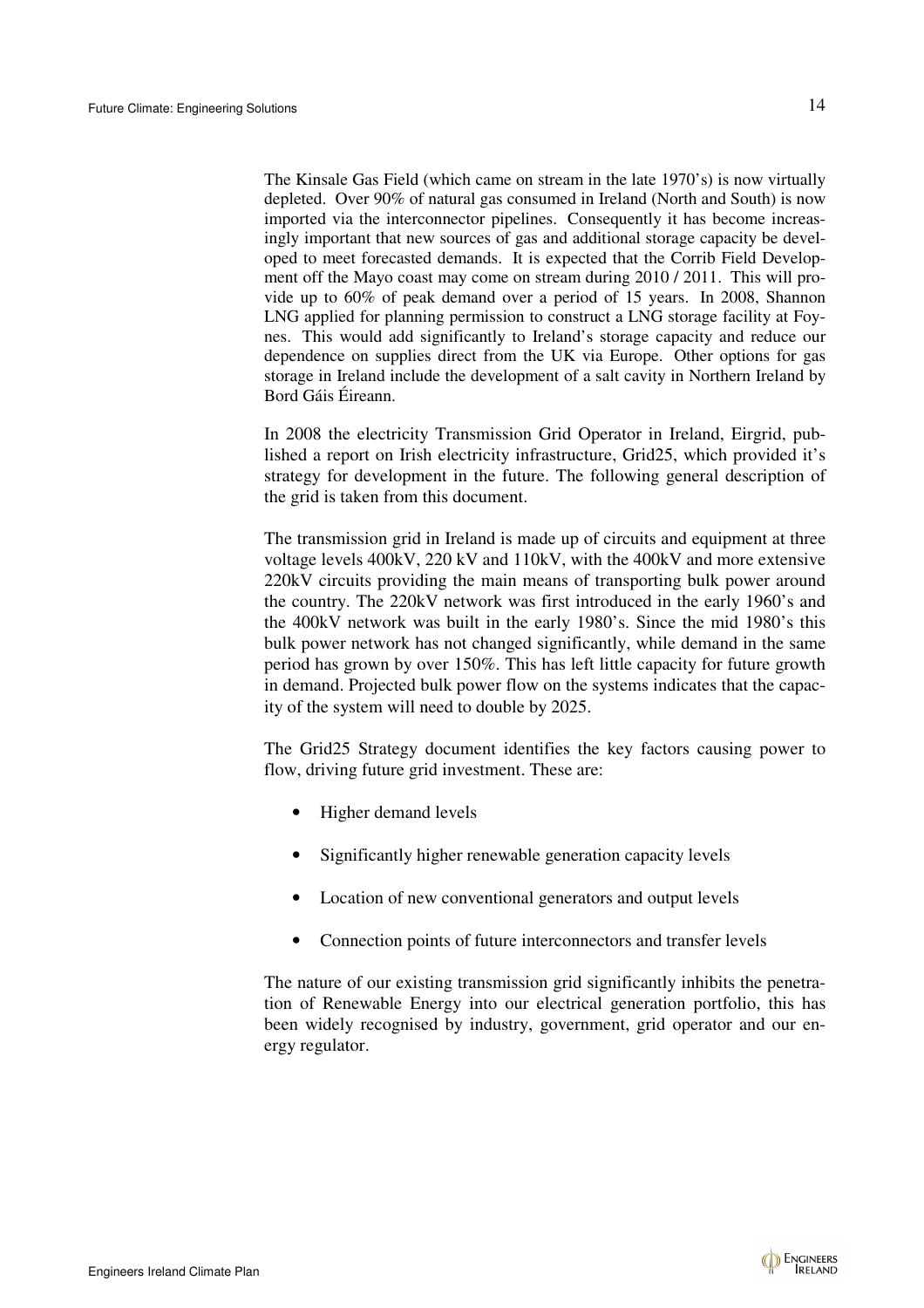# **4 Description of Most Important Technologies and Solutions Proposed**

This aspect of the Engineers Ireland Climate Plan will ultimately be supported by an explicit Technologies Report incorporated into an addendum to this document. A significant body of work has been conducted by Sustainable Energy Ireland in producing a Renewable Energy Research Inventory for 2007 and 2008. On publication of this report, the supplementary Technology Reports will be finalised for critical technology areas.

### **4.1 Demand Side**

Energy and Carbon Efficiency is internationally recognised as the most cost effective way of reducing carbon emissions and dependence on fossil fuel. With a 96% dependency on carbon-producing fossil fuels and an 89% dependency on imported energy in 2007, it is critical that we reduce this overall demand, and develop alternatives. The International Energy Agency has also outlined that to achieve their 450 Policy Scenario (targeting a stabilisation of GHG emissions at 450ppm  $CO_2$ -eq for energy production) that 54% of the required savings will be achieved through Energy Efficiency, see Figure 8 below.



Source: National Energy Efficiency Action Plan 2009-2020 (IEA World Energy Outlook 2008)

**Figure 8. IEA CO2 Reduction Breakdown** 

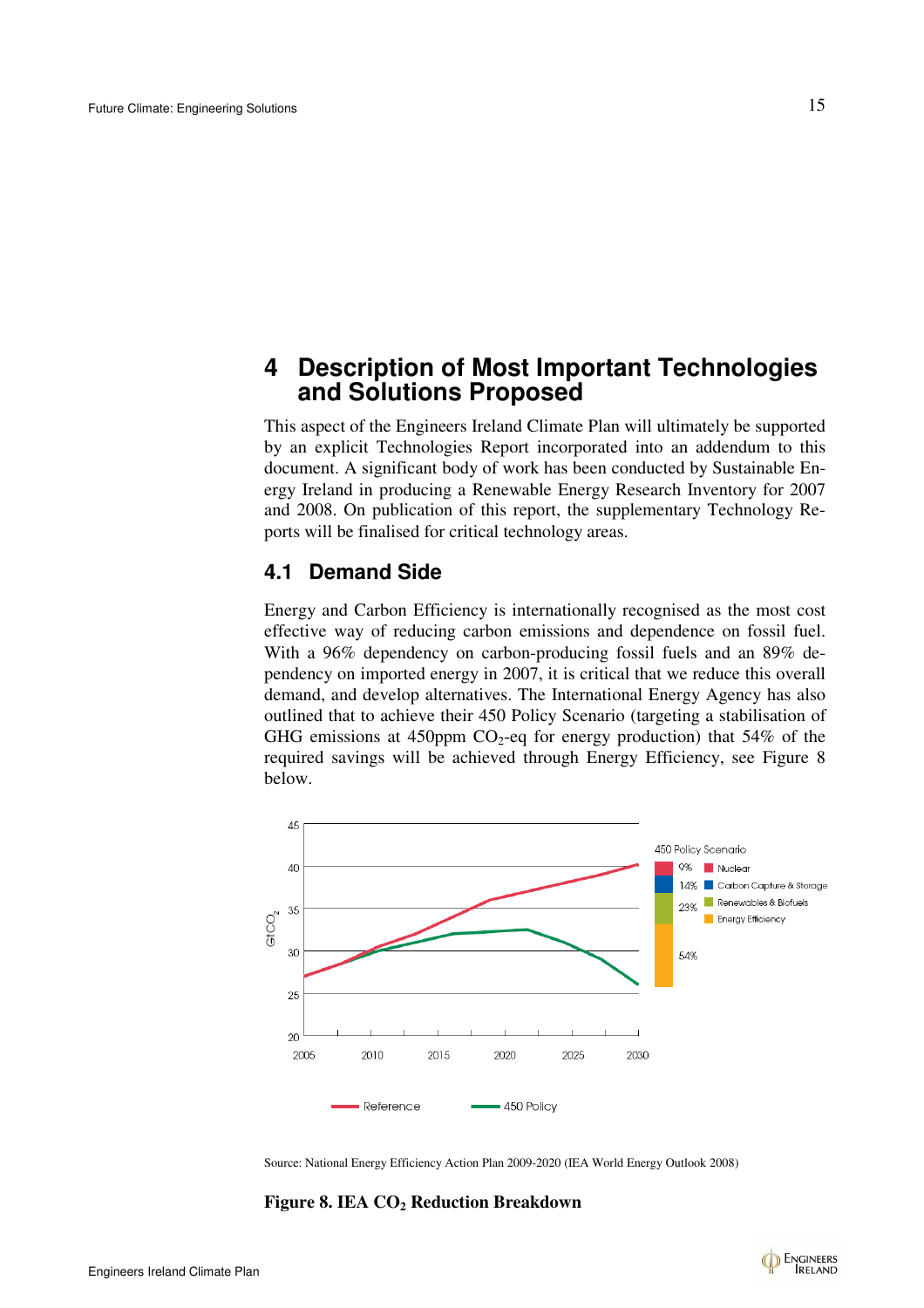This has been recognised by Irish policy makers, and reflected in their recent publication of a National Energy Efficiency Action Plan 2009 – 2020 for Ireland, outlining the pathways by which we can achieve maximum energy efficiency across a range of sectors. The economic case for a drive towards energy efficiency as a GHG reduction lever is further evidenced in the Sustainable Energy Ireland 'Ireland's Low-Carbon Opportunity' report which analyses the costs and benefits of reducing GHG emissions. This presents a range of carbon abatement methodologies and scenarios in a cost curve format outlining the level of carbon abatement which can be achieved by various abatement methods against the cost per tonne  $CO<sub>2</sub>$  equivalent of implementing the abatement method. Critically, it identifies that in a 2030 scenario, approximately 40 percent of abatement potential is estimated to have a negative net societal cost (assuming a crude oil price of \$60 per barrel). The majority of this 40 percent is associated with improvements to demand side performance in the form of energy and process efficiency.

Modelling of future cost curves by its nature must involve assumptions and risks associated with same. These are outlined in detail in the report and sensitivity analyses were conducted to ensure the validity of assumptions. The report serves as a robust and informative appraisal of the potential future cost for carbon abatement in Ireland into the future. It will serve as a platform upon which further revisions and iterations can be made as technology and cost certainty improves over time.

#### **4.1.1 Transportation**

A reduction in the production of GHG emissions from transport will require a combined engineering approach from both a planning, infrastructural and technological standpoint. The following solutions will all need to be addressed by the engineering profession for there to be a significant impact on transport related GHG emissions:

**Transport and Traffic Planning**: Traffic and transport planning as a discipline is increasingly becoming more critical for both new development and for the ongoing prosperity of existing business and residential communities. The incorporation of Energy / Carbon evaluation into Transport and Traffic planning will be a critical step to ensuring that the engineering solutions provided within a traffic and transport plan facilitate and enforce a mode-shift from more carbon intensive and/or individual transport options to less carbon intensive and/or more communal modes of transport. Innovation in Traffic and Transport Planning and a recognition of Energy/Carbon efficiency as a critical evaluation tool will be essential.

**Internal Combustion Engine – Conventional Fuel:** It is likely that improvements in efficiency in the Internal Combustion Engine will lead to a reduction in the GHG emissions associated with both private and commercial transport. This will be essential to meet short to medium term GHG emission targets, prior to the delivery of medium to long term solutions. The engineering knowledge associated with the design of Internal Combustion Engines is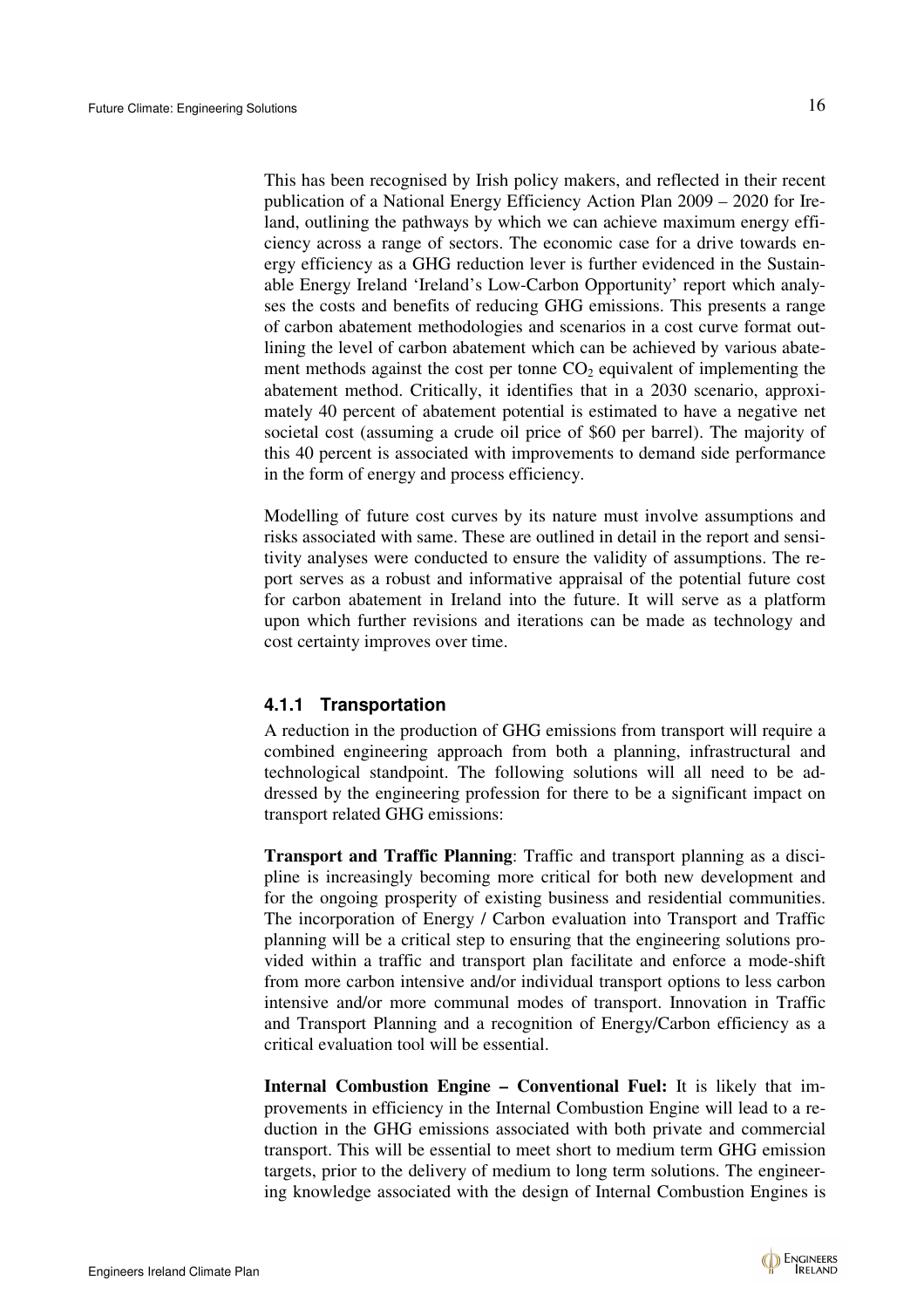now also being used to define efficient driving methods which can be and are being applied across our transport fleet.

**Internal Combustion Engine - Biofuel:** For certain elements of the Irish Transport Fleet, electrification is not likely to be an option even in the medium to long term. It is likely that this will be the case for freight / heavy goods vehicles. Biofuel technologies has the potential to fill this void, however, this technology can only be integrated into the Irish freight fleet in the context of our own biofuel production potential and the socio-economic impacts of intensive biofuel crop production in place of more conventional food crops.

**Electrical Vehicles:** Electrification of transport to some extent seems inevitable. This will require both a shift in the provision of vehicle technologies and a shift in the provision of 're-fuel / re-charge' services. In addition, it will be critical that the additional load electrical demand being placed on the system will be supplied by indigenous, low carbon generation. Hybrid cars are currently available in the marketplace and have enjoyed some success. The two electrical vehicle technologies that will have the greatest impact will be Plugin Hybrids and Battery Electric Vehicles. These technologies are recognised as being mature, however, further improvements in vehicle range and efficiency are likely to be required for a large uptake.

The supporting infrastructure that will need to be put in place (apart from increased indigenous low-carbon electricity production) is significant. This could include a network of recharging points at home, at work and potentially at the kerbside for users. This may include slow-charge points and quick recharge points. An alternative could be to provide battery exchange points. To fully realise the load-balancing potential of plug-in vehicles it is also likely that a separate metering / control system may be required to control overnight recharging.

All of these options will require engineering input. Firstly to evaluate and identify the most cost and carbon effective model for delivery of a large-scale penetration of electric vehicles into the Irish fleet. Following that, the delivery of the electrical infrastructure required to deliver and support the fleet will be required.

The current Irish Energy Efficiency Action Plan has put in place an ambitious target in place to have a minimum of 10% (over 240,000 vehicles) of the passenger car and light commercial fleet electrically powered by 2020.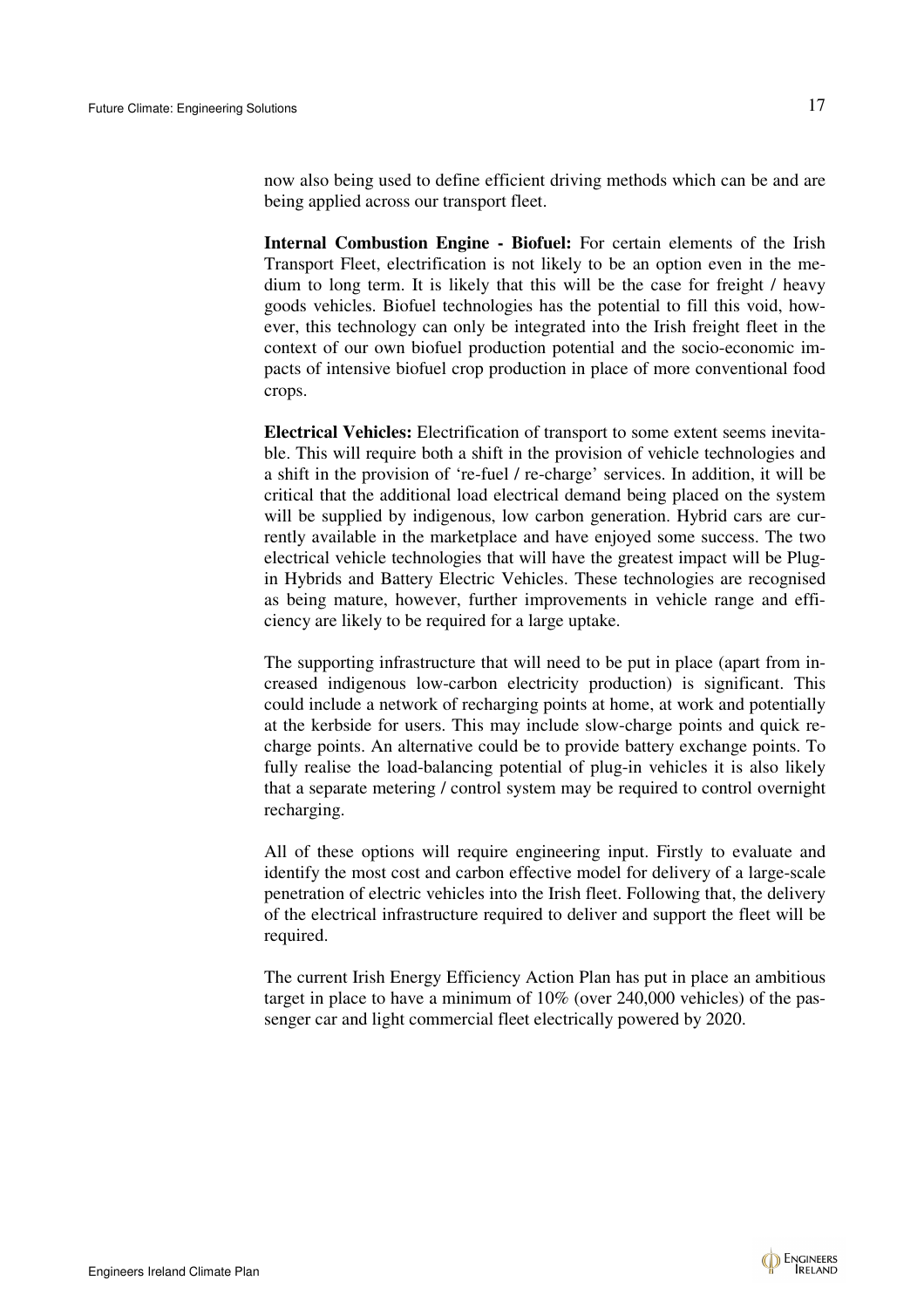#### **4.1.2 Residential and Commercial Sector**

Significant improvements in residential and commercial sector energy efficiency and GHG emissions reduction have been achieved to date in Ireland. This trend is set to continue. This is largely through the delivery of mechanisms which support the integration of mature, existing technologies and solutions into business and domestic life. Many of these support mechanisms have been delivered by the Government and administered by Sustainable Energy Ireland.

There is still a significant opportunity for GHG abatement in this sector. Some of the support mechanisms may be required to stay in place in order to realise the full abatement potential in the sector. The most important technologies/solutions to this sector will be:

- Building envelope improvements (insulation, glazing, air-tightness)
- Heat source (on-site renewables / District Heating)
- Heat delivery method and control
- Electricity source (on-site renewables / District Power)
- Lighting type and control
- Building Energy Management Systems

While the implementation of these methods and associated innovation will be required to achieve a high level of GHG abatement in the sector, the cumulative benefit of the technologies must be examined. The engineering profession will be required to define the best 'whole-building' solution, where the building as a system is considered, as opposed to the isolated implementation of individual technologies and solutions. A number of building technologies and methodologies can be incompatible where not considered cumulatively. It is critical that the engineering profession define best-practice solutions for the building sector to achieve an optimised refurbishment of existing building stock and the definition of improved performance levels for new building stock.

Integration of smart metering at the customer interface is also likely to provide increases in overall energy efficiency. The additional information provided to consumers and incentives offered through time-of-use charges is likely to provide benefit to both customer and grid operator. Pilot studies are currently underway in Ireland to establish the potential benefit of the roll-out of smart-metering technology. The appropriate level of penetration of this technology should follow the results of these pilot trials.

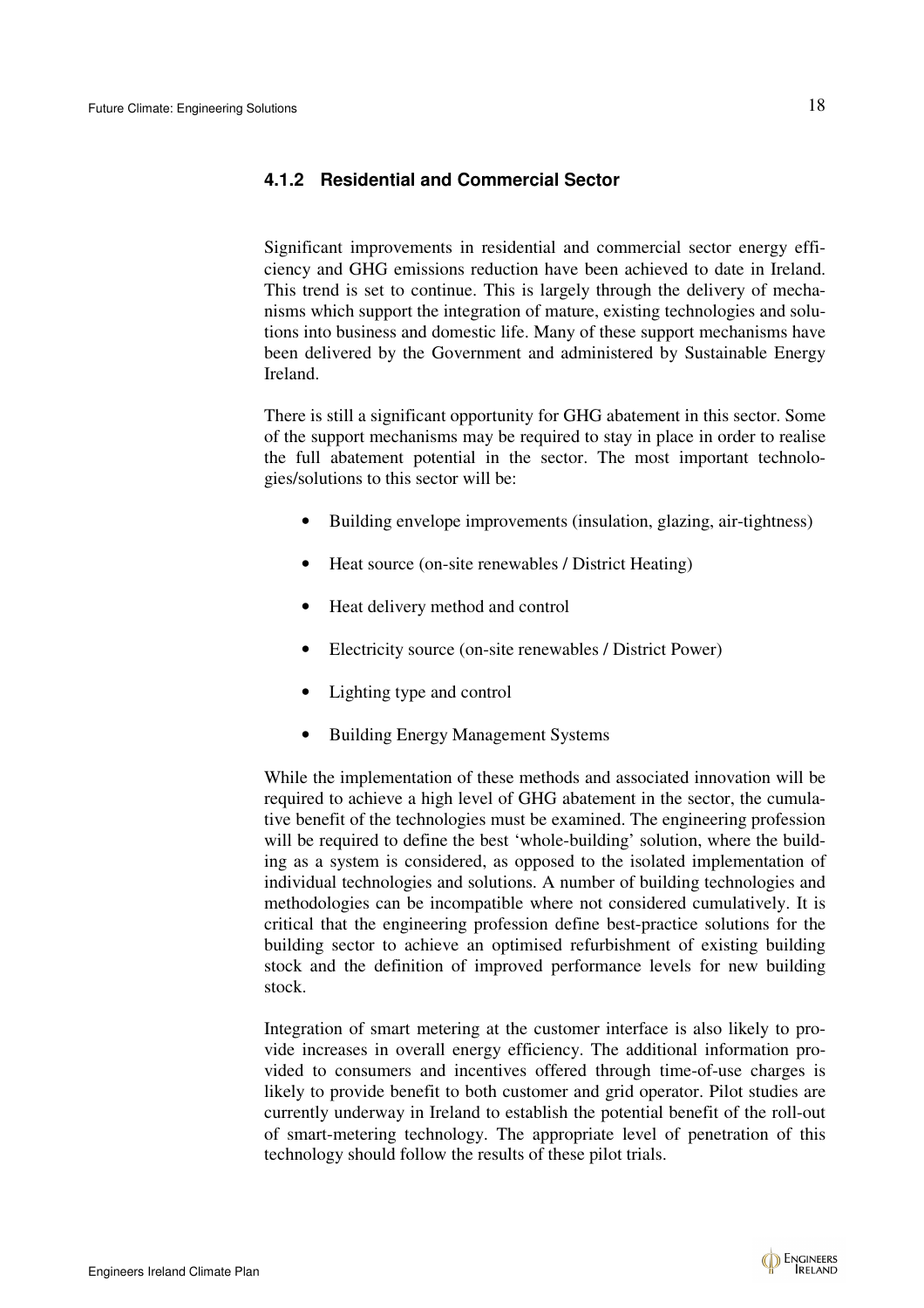The production of GHG emissions in the agricultural sector is predominantly from enteric fermentation and soils. With regard to 'demand-side' management on farms there are however a number of technologies that can impact directly on the quantity of energy demand at these sites, in addition, changes in farming practices and the type of farming (food crop, biofuel crop, sheep, dairy and beef) could impact directly on emissions in the transportation sector. A shift to greater crop production (given favourable land conditions) as opposed to livestock may cut down on the significant enteric and manure management GHG contributions. However, the knock-on effects regarding soil-related emissions should be considered, as should the broader and potentially significant socio-economic impact on the farming community of this type of shift.

On-farm energy efficiency will need to be improved, as will wastes management. Anaerobic digestion is a mature technology that can be implemented in certain cases on an on-farm basis and could also have potential as a centralised plant option. Other technologies are also examining the on-farm utilisation of certain agricultural residues such as straw, poultry litter and spent mushroom compost. Innovation in this sector, potentially cutting down both direct and indirect agricultural emissions will be critical to Ireland's contribution to climate change targets.

#### **4.1.4 Industry**

As cement production is such a large contributor to this sector in Ireland (over 72%), improvements in efficiency and GHG emissions in this sector should have the greatest focus. Due to the relatively recent upturn in cement demand and production during the mid to late 1990's, the current portfolio of cement production plants is relatively efficient, providing only a small potential for direct efficiency improvements in this sector.

There is currently a trend in both the building sector and the cement production industry to use less carbon intensive substitute raw materials (crushed limestone and ground blastfurnace slag in place of clinker) in the production of cementitious products. The substitution of indigenous and renewable fuels for conventional fuels in cement kilns is also currently being examined by many cement producers. However, the definition of fuels and wastes locally and at a European level, with associated licensing constraints can be a limiting factor in the implementation of this as a widespread solution.

# **4.2 Supply Side**

The supply of indigenous renewable energy to Ireland in the future is critical to our achievement of Climate Change targets alongside an immediate need to increase the security of supply of our primary energy needs. Many of the technologies on the demand side will only achieve their full GHG abatement po-

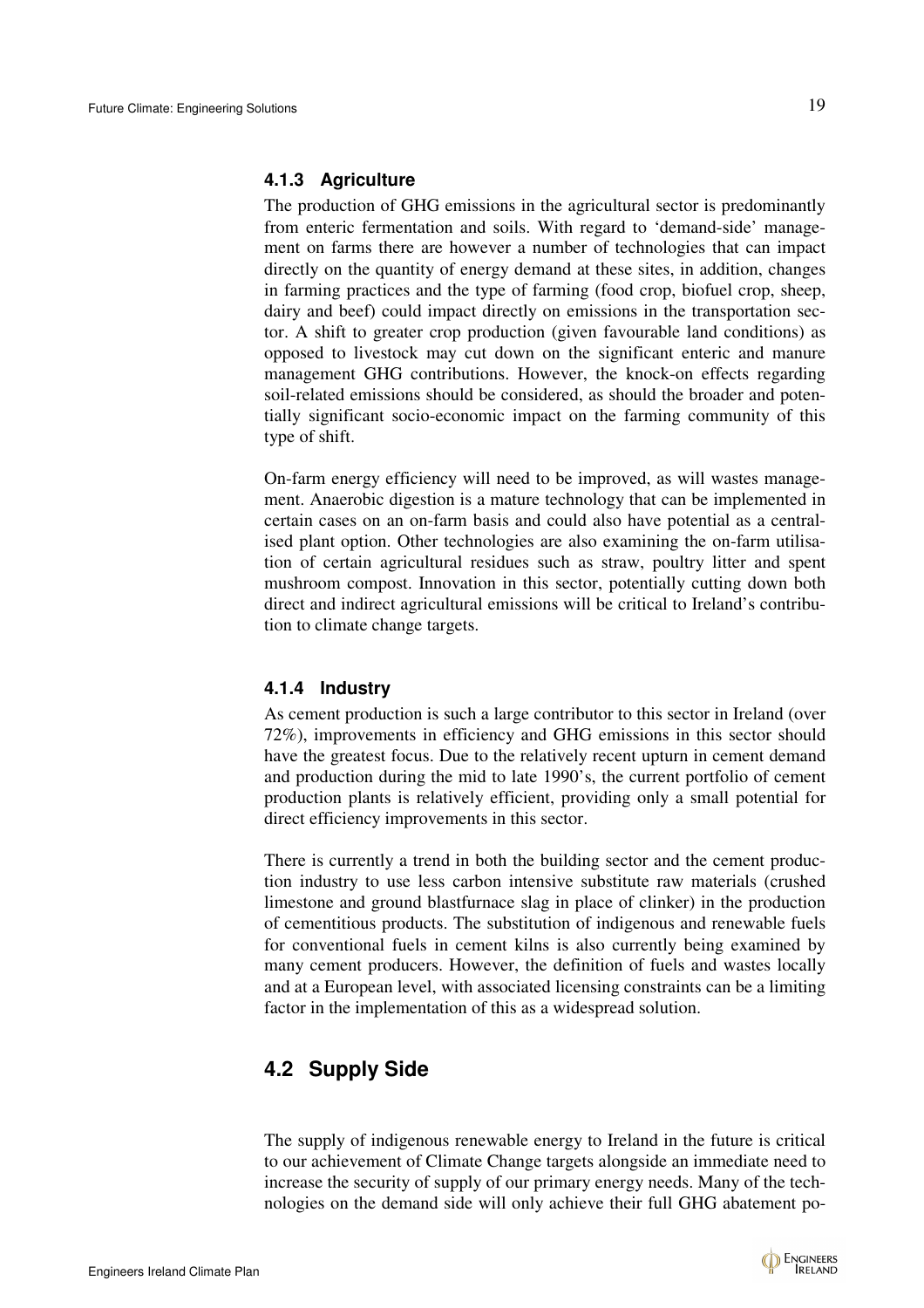tential where the primary energy they are using comes from renewable resources, electric vehicles for example. This is most acutely felt in the Northwest region where a study is currently being completed by Eirgrid to futureproof electrical infrastructure in the area.

Ireland's position as a country with limited electrical interconnection currently limits our ability to meet renewable energy generation targets, particularly where these targets are largely based on our ability to allow wind energy into the generation mix. This difficulty is exacerbated by an internal national grid that, if left static, will have difficulty responding to increased levels of demand and significantly increased levels of renewable energy (predominantly wind) generation.

### **4.2.1 Transmission, Distribution and Storage Infrastructure**

The Eirgrid 'Grid25' study was produced to define a pathway to accommodate increased demand and also to accommodate increased levels of renewable energy onto the grid. To facilitate this, its general proposals are that:

- Approximately 1,150km of new circuits will be required. This represents an increase of about 20% on the total length of the existing network. Of this, 800km will need to be at 220kV or higher with the additional 350km at 110kV.
- 2,300km of the existing transmission network will need to be upgraded to provide greater capacity. This includes 1,100km of the existing 220kV network and 1,200km of the 110kV network.
- Additional interconnections to new and upgraded generators at high voltage will also be necessary.

An element of these grid enhancement proposals is to provide greater interconnection between Ireland and a larger energy grid, and energy market. An East-West HVDC interconnector is now proposed between Ireland and Wales together with a new North-South interconnector between Dublin and Northern Ireland. It is anticipated that this would facilitate a greater penetration of renewable energy into the Irish generation portfolio where our internal grid infrastructure allowed this.

To achieve the levels of GHG emissions reduction and energy security required by European and National Policy it is likely that Interconnection will form a part of the suite of solutions required, however it is also likely that a more innovative solution may be required for Ireland. This is particularly the case if the penetration of residential and commercial on-site embedded generation continues to grow and is not necessarily subjected to the same controls as larger generators.

It is likely that energy storage will form a key part of Ireland's energy infrastructure into the future. The technologies that may ultimately provide this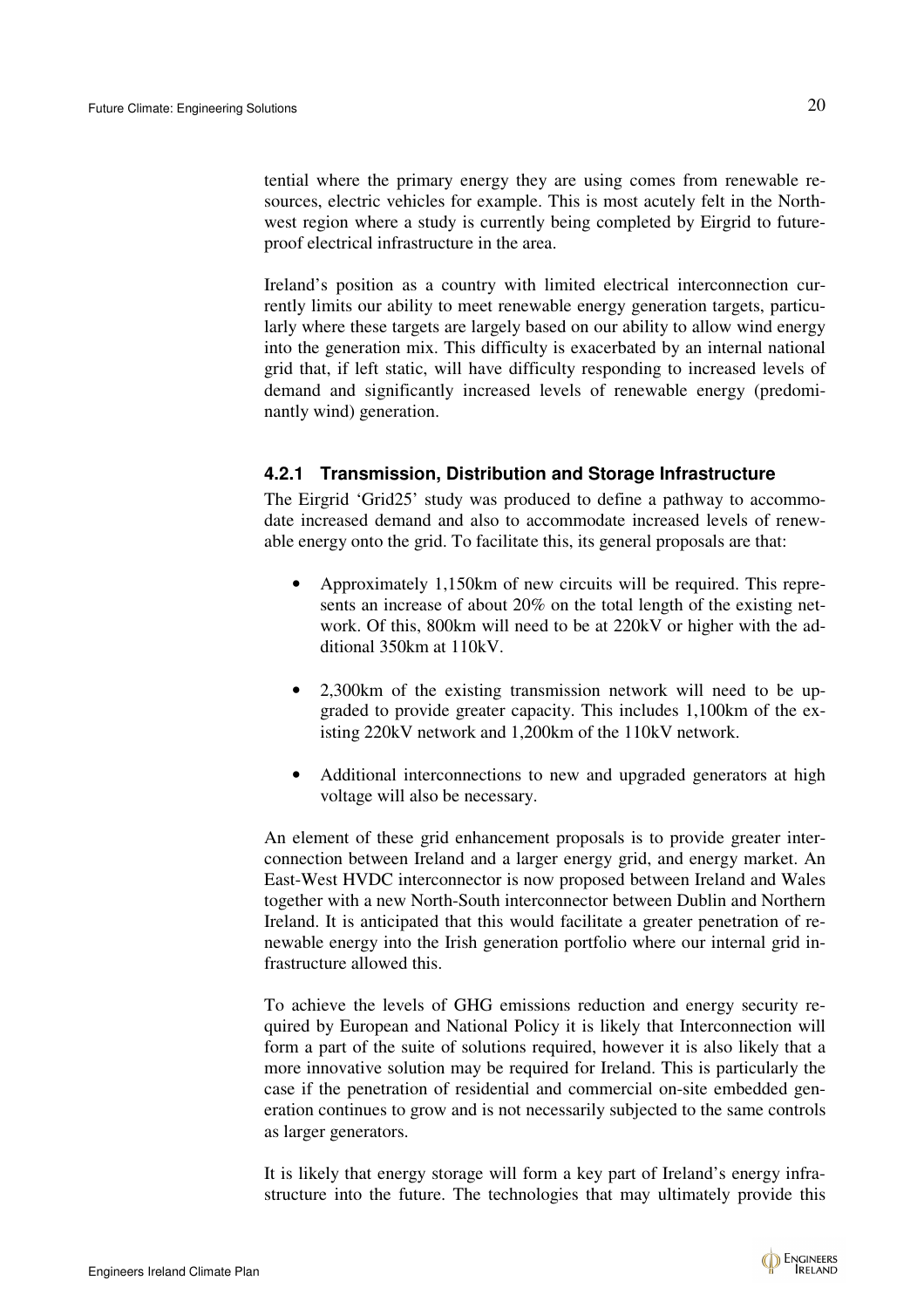service are wide ranging and include *inter alia* distributed Hydrogen / Fuelcell technologies, pumped hydro storage solutions and compressed air energy storage, and flow battery storage. The greater penetration of electric vehicles could also provide a positive balancing/storage effect where controlled appropriately. These technologies are at varying stages of maturity and commercial readiness and could provide significant challenges in their implementation.

#### **4.2.2 Conventional Fuelled Power Stations**

Ireland has an electricity generation portfolio dominated by fossil fuels. The 2007 breakdown in primary fuel consumption for electricity generation is provided in Figure 9 below, taken from the 'Energy in Ireland: Key Statistics 2008' report produced by Sustainable Energy Ireland / Energy Policy Statistical Support Unit.



Note: Some statistical differences and rounding errors exist between inputs and outputs

Source: SEI/EPSSU Energy in Ireland : Key Statistics 2008

#### **Figure 9. Breakdown of Primary Fuel Consumption 2007**

It is likely that conventional fossil-fired generation will remain the major part of our generation portfolio for some time to come. The replacement of more carbon intensive fossil fuels (coal, oil, peat) with less carbon intensive primary fuels (natural gas) will need to be achieved, alongside an examination of security of primary energy supply.

The identification of new, accessible and commercial natural gas fields will be critical to Ireland achieving greater carbon efficiency while improving its security of supply in the short to medium term. Beyond 2020 it is possible that carbon capture and sequestration as a technology could form a large part of Ireland's GHG emission reduction methodology.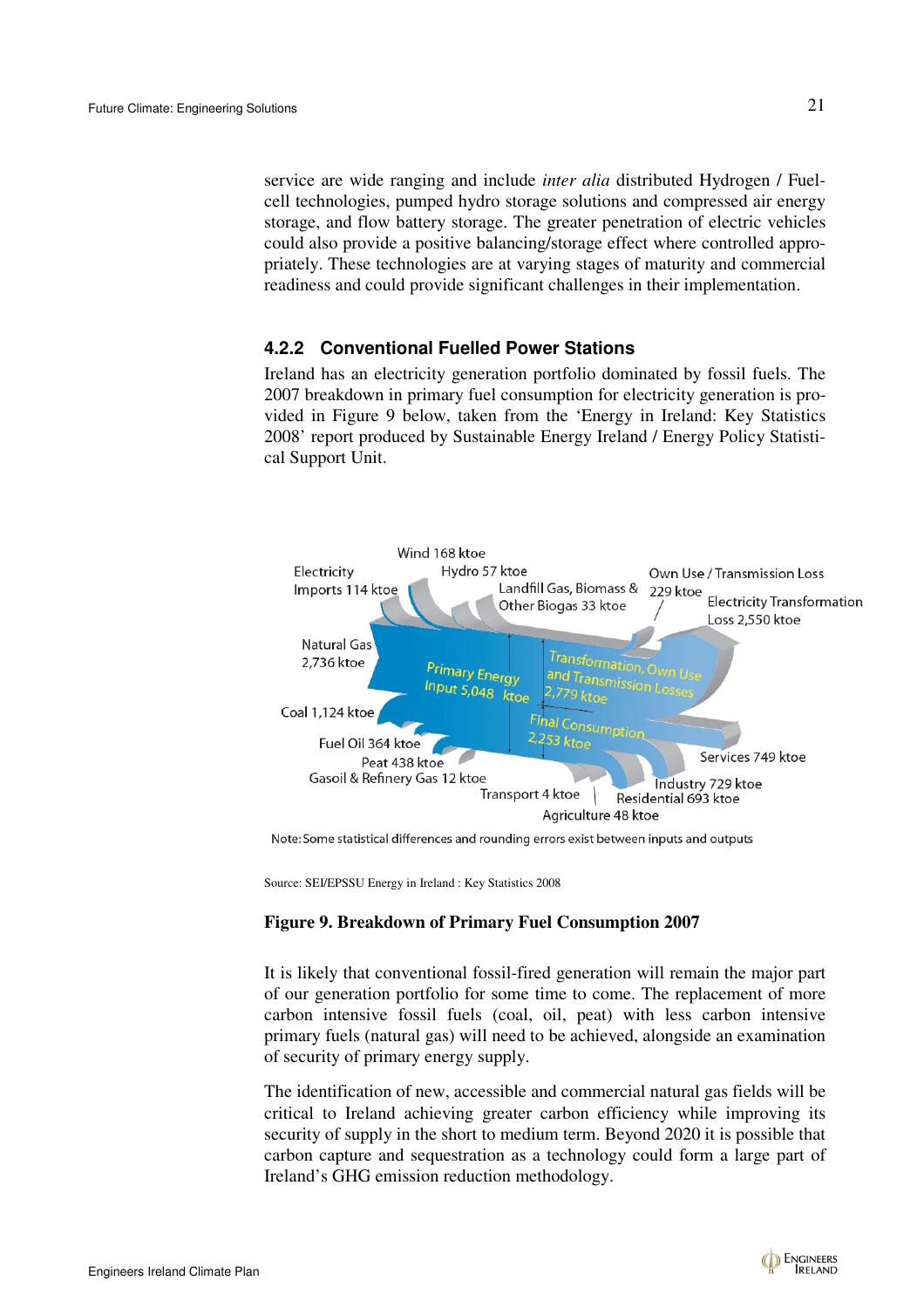Considering the significant level of solid fuel generating capacity in Ireland for the short to medium term it is also possible that advances in clean coal technologies could also represent a potential technology options for GHG abatement.

## **4.2.3 Wind Energy**

Both onshore and offshore wind have a large role to play in Ireland's future energy mix. Ireland has a significant absolute wind resource when compared to its absolute energy demand. The limiting factors for wind energy in Ireland currently relate to our position as a constrained and isolated grid. A combination of improved grid infrastructure, improved interconnection and energy storage options would be needed for Ireland to realise it's full wind resource (and become a country at the beginning of a long pipeline/transmission cable as opposed to a country at the end of one).

## **4.2.4 Hydro Energy**

Ireland currently supplies approximately 0.35% of its total primary energy requirement utilising Hydro Energy. This is through a combination of Largescale hydro generation plant, smaller scale conventional pumped storage facilities and a limited number of run of the river generators. There are arguably few opportunities left for large-scale hydro-power generation projects in Ireland. However, it is likely that as an element of a broader electricity storage/balancing strategy that additional pumped storage facilities may prove attractive as a technological solution.

# **4.2.5 Ocean Energy**

Significant research is being conducted into Ocean Energy in Ireland, both with regard to Tidal power and Wave power systems. Current indications in the market are that the tidal power technologies are closer to commercial development than wave power technologies but both are showing significant promise. While Ireland is targeting becoming a leading authority on Ocean Energy - reflected in the current market position of a number of companies and research centres – it is likely that the technology itself will not contribute significantly to our abatement of GHG emissions in the short to medium term. Ireland has a relatively small tidal resource and while our wave resource is arguably higher, this technology remains further along the development pipeline. Long-term, however, it is likely that both technologies will form part of our generation mix to some extent.

### **4.2.6 Biomass and Liquid Biofuels**

Biomass and liquid biofuel production and use are likely to form an element of our primary energy mix both in the short to medium term and in the long term. There is currently a demand for biomass primarily in the residential and commercial heat market and also an increasing demand for biofuels in certain parts of the transport sector (both general fuel substitution and captive fleets).

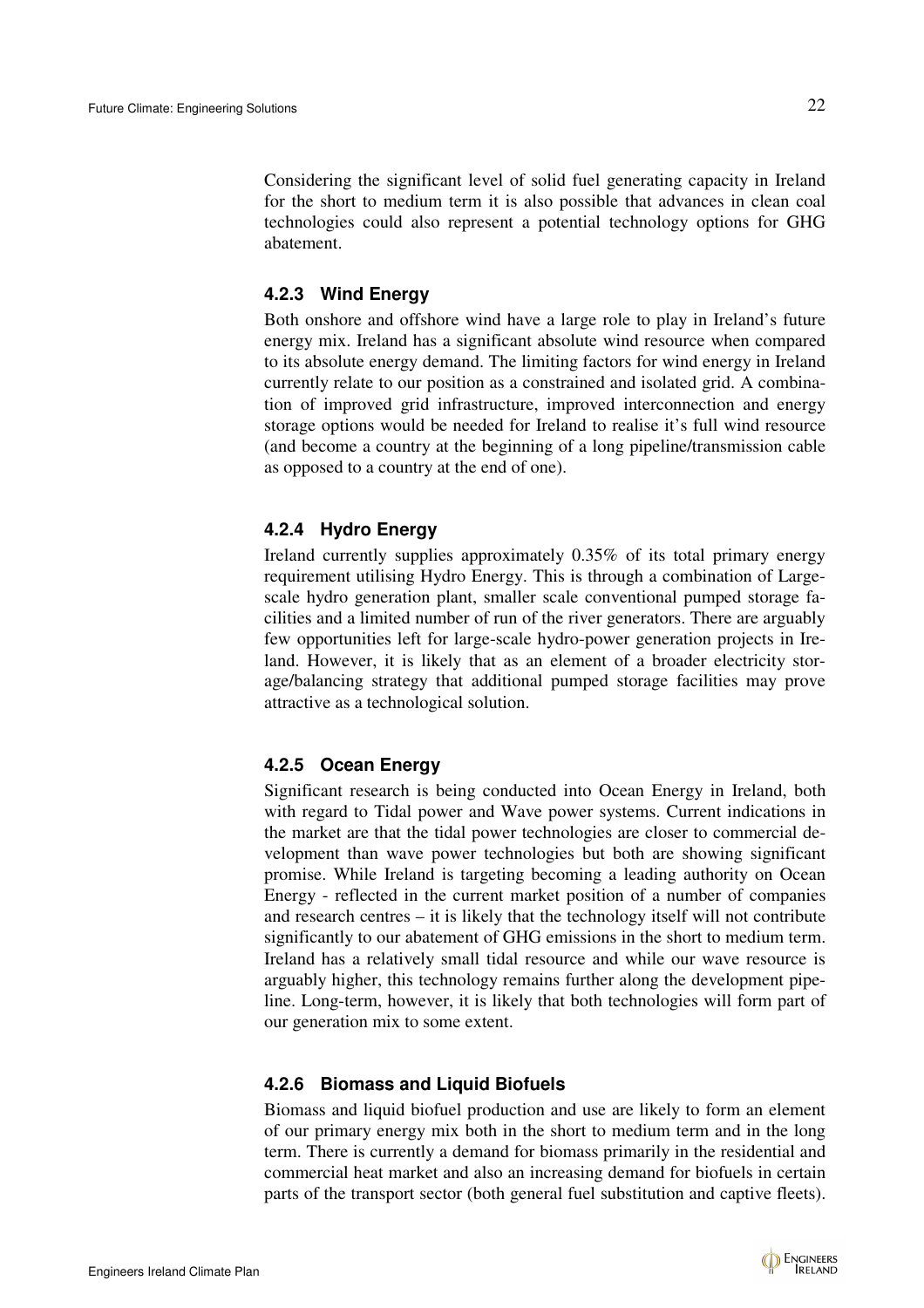In 2007 Ireland supplied over 90% of its biomass demand from indigenous resources but only 54% of its liquid biofuel demand. The development of a robust biomass and biofuel market (both supply and demand) will be a requirement if Ireland is to achieve their GHG abatement and energy security targets. However the scale of this market is limited and must be delivered in the context of broader socio-economic activities.

#### **4.2.7 Waste to Energy**

Large-scale, centralised waste-to-energy facilities form a part of many power generation portfolios world-wide, utilising an indigenous feedstock to produce base-load electricity and heat. The integration of this technology into the Irish generation portfolio will increase our security of supply and contribute significantly to carbon abatement, displacing fossil-fuels and also reducing the carbon emission associated with the landfilling of waste or waste by-products from other treatment methods. Currently, many of Ireland's regional waste management plans have a waste to energy component e.g. Poolbeg in Dublin.

#### **4.2.8 Solar Thermal and Photovoltaic**

Solar thermal technology will contribute significantly to built environment energy demand reduction, particularly at the residential and small-scale commercial level. Solar photovoltaic technologies are improving continuously in their ability to provide efficient and commercial levels of electricity in areas of low direct sunshine. It is possible that by the 2050 horizon that solar PV will form an element of our energy generation mix, although predominantly on the user / demand side.

#### **4.2.9 Nuclear**

The current government in Ireland has retained a legal ban on the development of nuclear generation capacity in Ireland. It is likely that through either a change in legislation allowing either generation here in Ireland or through imported electricity, that nuclear power will support the Irish Energy mix into the future.

From a technological stand-point, nuclear power would facilitate a significant step-change in the abatement Ireland's power-related carbon emissions, albeit not reducing significantly our dependency on imported primary fuels. Challenges with regard to the scale of nuclear plant constructed and the supporting grid infrastructure would also present themselves from an engineering standpoint were a facility to be considered.

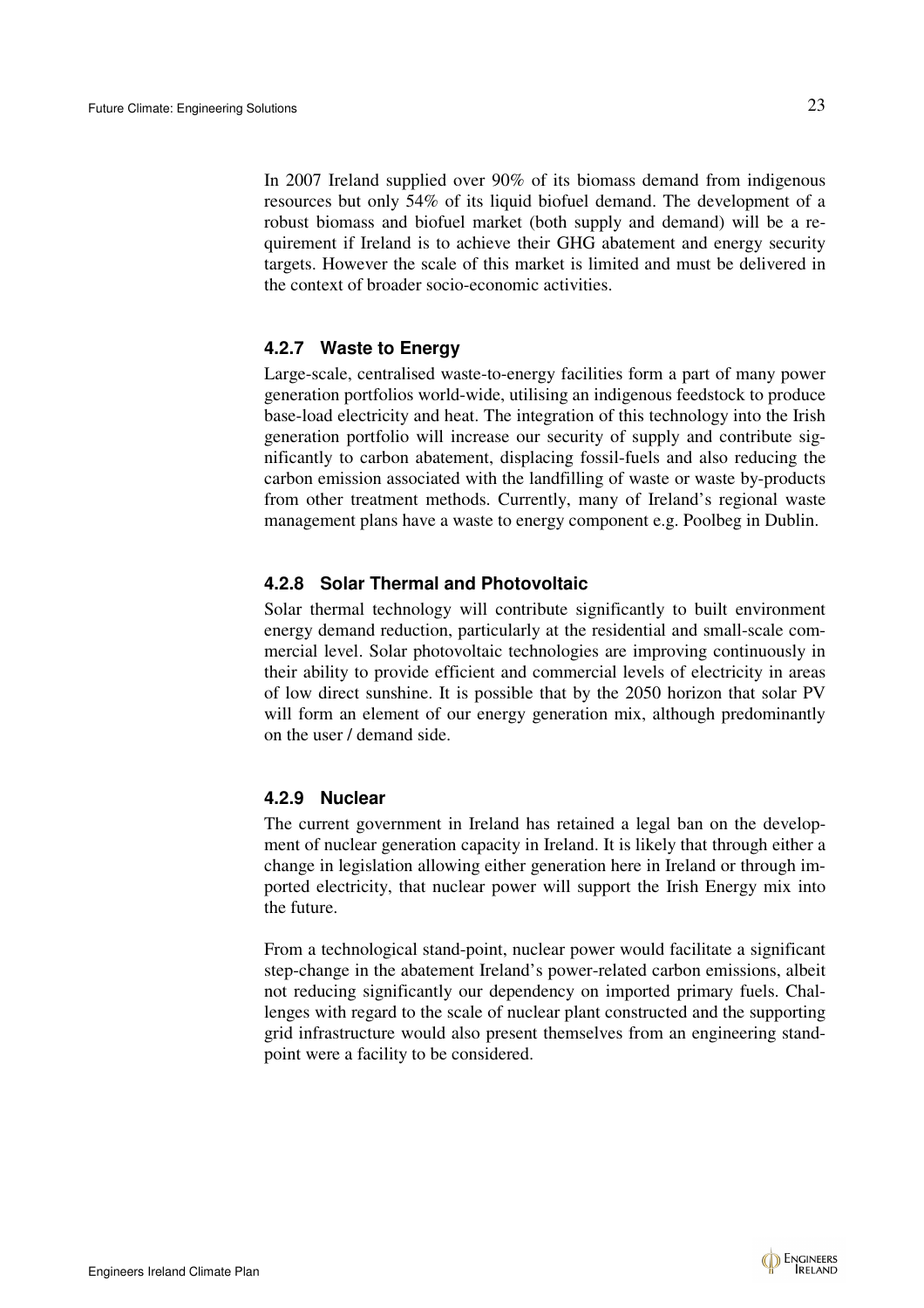# **5 Description of Climate Plan**

The following section outlines the activities that will need to be carried out by the engineering sector in order to enable the delivery of key technologies and infrastructure for Ireland to meet its carbon abatement and energy security targets. These activities comprise the current technological and engineering Climate Plan proposed by Engineers Ireland to support our policy makers.

# **5.1 Demand Side:**

Transportation:

- Engineers, as traffic planners, must continue to encourage the switch from more carbon intensive modes of transport to less carbon intensive modes. Layout, routing and control of thoroughfares must also begin recognising the carbon impact of traffic planning decisions.
- Engineers must continue to innovate in relation to fuel consumption and overall efficiency of the internal combustion engine. This must be in the context of increased use of biofuels in the transport fleet.
- The development of Hydrogen fuel cells for transportation should be reviewed periodically.
- A technical review determining the most cost and carbon-effective use of the realistic Irish liquid biofuel resource should be conducted. These should examine all options such as 100% fuel substitution in a captive fleet, fuel mix in a captive fleet, fuel mix for general/public distribution. It is likely that Public Sector fleets will form an essential element of any liquid biofuel use programme. It should also consider the full range of first, second and subsequent generation biofuels from both virgin resources (sugarbeet, rapeseed, grasses, seaweed/algae) and waste materials (plastics, waste oils) etc.
- A technical and economic analysis of the most appropriate 'electric vehicle solution' must be completed. This must include an analysis of all vehicle technologies and supporting infrastructure required to pro-

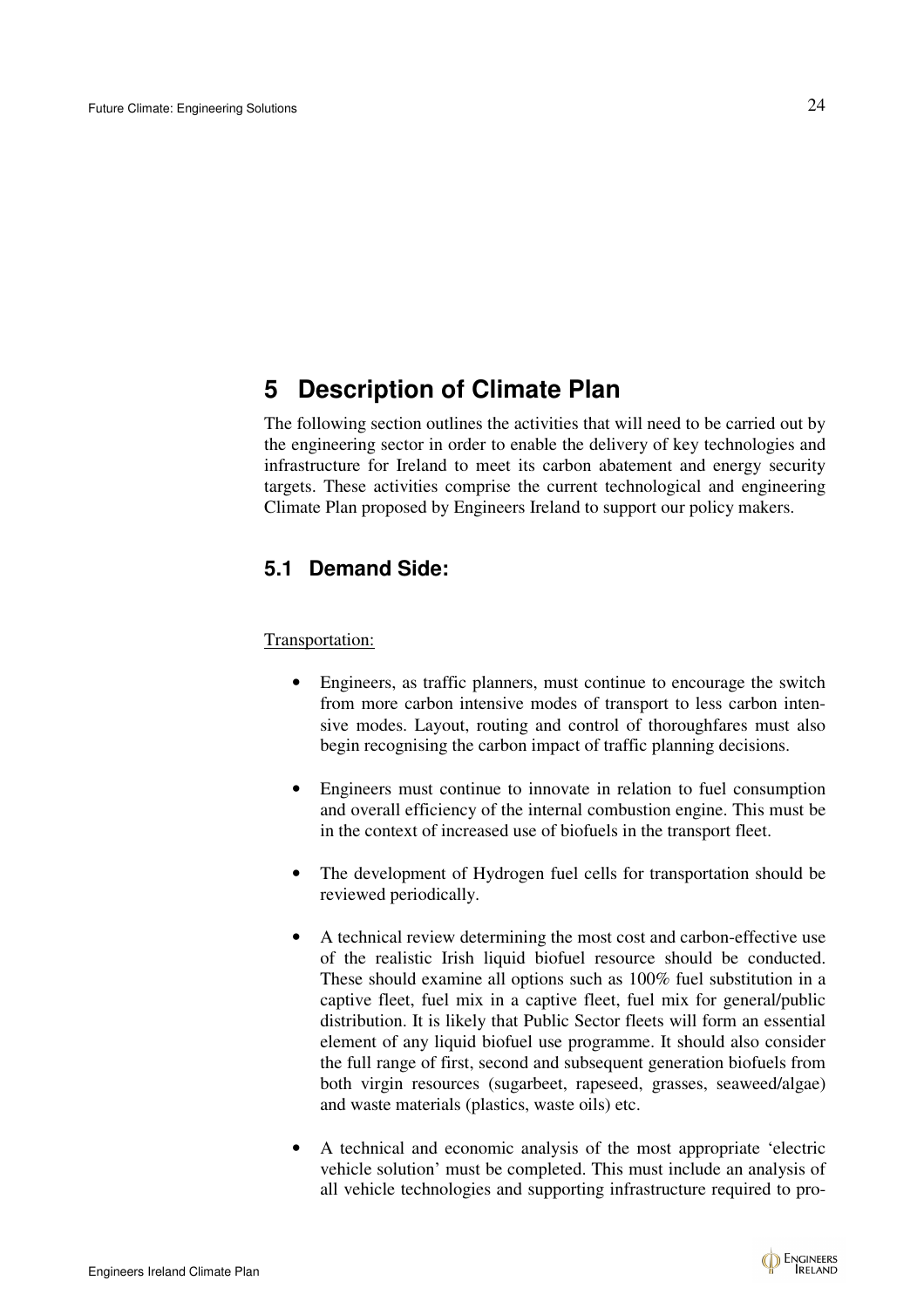vide substantial penetration of this technology into the marketplace. The primary source of supply and profile of electrical demand by these vehicles will also need to be considered. Particularly against the background of Ireland's current and future energy mix and the supply vs. demand trade-offs faced by our isolated electricity grid.

#### Residential and Commercial Sector:

- Significant objective (no technological / solution bias) engineering and technical support needs to be provided to those delivering and availing of support mechanisms for improvement in the residential and commercial built environment. This applies to both new-build and retro-fit scenarios.
- The definition of 'whole-building' or 'building as a system' solutions should be considered. With case studies of typical 'best practice solutions' being identified for varying building typologies. The cumulative benefits of solutions often do not meet predicted targets, due to being considered in isolation from previous, subsequent or parallel technologies and solutions being implemented.
- The completion of the Smart-metering pilot studies should be followed and accompanied by carefully prepared 'full-scale rollout' cost and benefit analyses with regard to both energy/carbon and capital investment.

### Agricultural Sector:

- On-farm and Agricultural Energy Efficiency measures need to be promoted. This should involve direct communication between the engineering and agricultural sectors.
- Process innovation and innovation in agricultural machinery should be promoted (utilisation of GPS in crop application, fertiliser distribution etc.)
- Research and Development of on-farm waste reduction and energy production technologies should be increased. This needs to be completed with both centralised and distributed solutions in mind.

#### Industry Sector:

- Efficiency in new-build and refurbishment of industry needs to become prioritised. This can be difficult where private capital investment constraints the 'value-engineering' window within which internal rates of return and simple payback are considered.
- Further innovation in the Cement industry needs to be considered, both in the use of substitute raw materials and the utilisation of re-

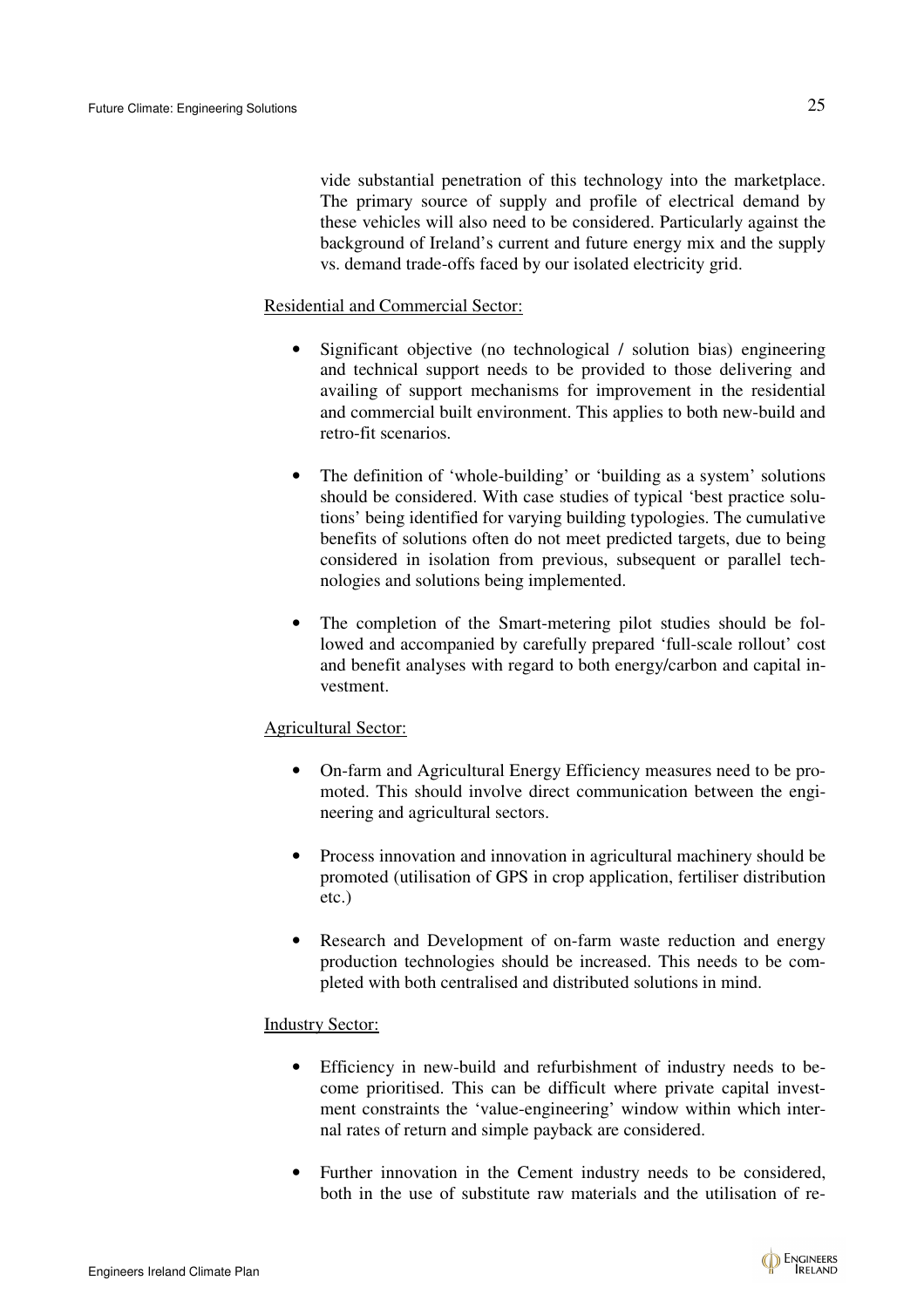placement, less carbon intensive fuels. This will require multidisciplinary engineering input.

• A technical discussion on the utilisation of less carbon intensive cementitious products needs to be completed within the engineering industry. Less carbon intensive products have been proven to meet and surpass performance levels of conventional cementitious products for certain applications.

# **5.2 Supply Side**

Transmission, Distribution and Storage Infrastructure:

- Detailed technical and economic analyses need to be performed on the proposed large-scale grid refurbishment. This needs to acknowledge the future technological requirements of a more diversified energy portfolio in the first instance with policy drivers considered in parallel.
- Analysis of geological and alternative gas storage options needs to be continued.
- An in-depth technical analysis of Interconnection and Storage options is needed to assess Ireland's technological and infrastructural compatibility with current renewable energy targets. It is likely that a combination of interconnection and storage methods will be required to meet Ireland's Carbon and Security of supply targets.
- All storage and interconnection options need to be examined from a technology neutral (with no bias towards or away from any technology) standpoint in the first instance to judge their technical potential and technical appropriateness. Policy, Environmental and Land-use Planning constraints should be considered following the identification of a technology-neutral suite of options.

### Conventional Fuelled Power Stations:

• The development of Carbon Capture and Storage/Sequestration technologies needs to be followed. The technical and economic capacity for Ireland to implement these technologies with our existing and future generation portfolio (and to adapt our portfolio to same) needs to be updated on a periodic basis as this technology becomes more mature and commercial.

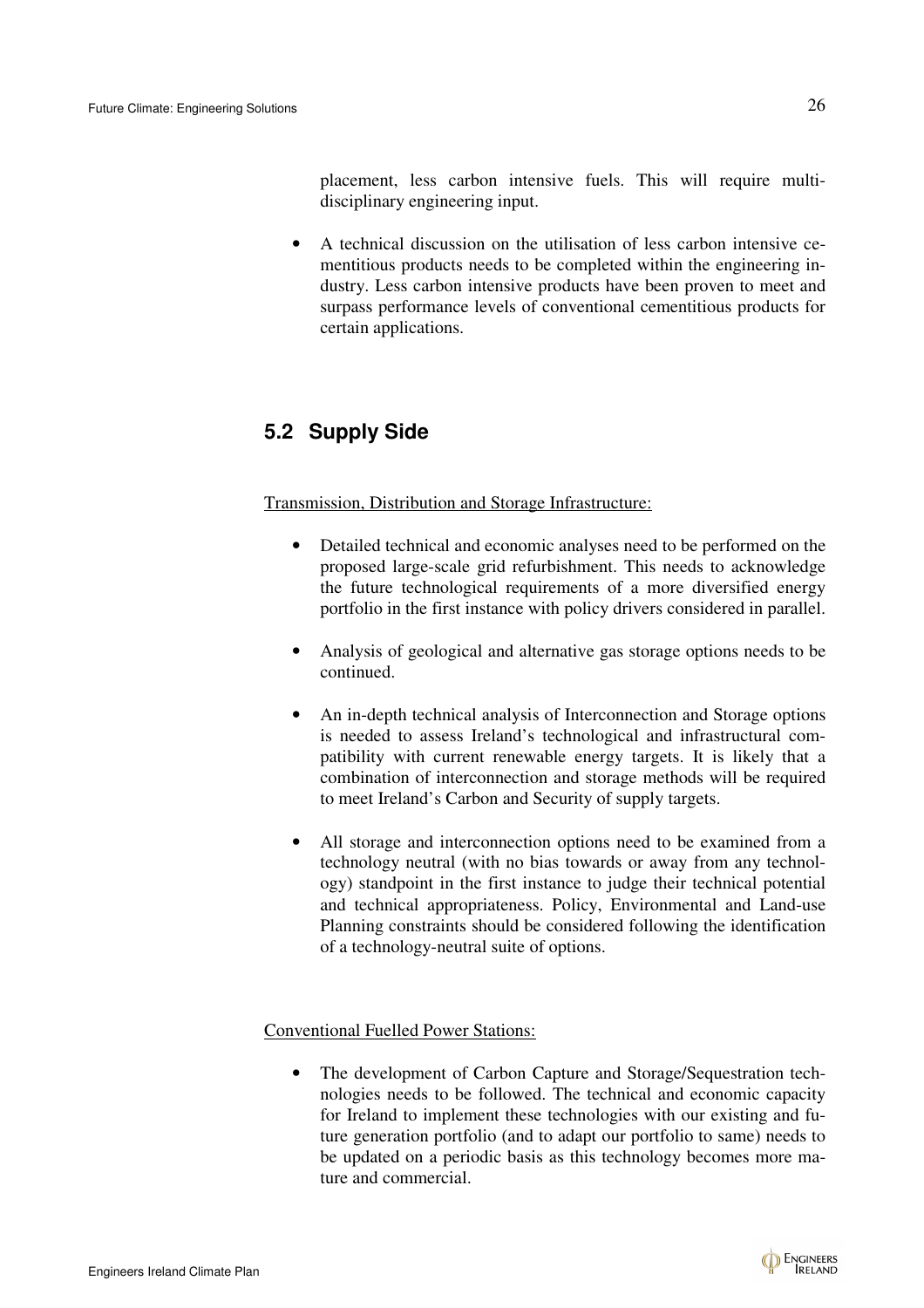- Advances in natural gas exploration and recovery need to be pursued to ensure short to medium term achievement of carbon targets alongside an improvement in security of supply.
- Development and adoption of clean coal technologies, against the backdrop of Ireland's generation portfolio needs to be conducted periodically.

### Hydro Power:

• The potential for pumped storage facilities needs to be examined on a technical and economic basis, in conjunction with the examination of other potential load balancing options (interconnection, electric vehicles, compressed air storage) *inter alia*.

#### Ocean Energy:

- Technology development and technology transfer to commercial markets needs to continue in this area. Ireland has an opportunity to position itself as a centre of excellence for ocean energy devices. The engineering sector is critical to achieving this.
- The resource potential of Ocean Energy delivered to the Irish grid should be reviewed periodically as these technologies come closer to the market.

#### Biomass and Liquid Biofuels:

• Biomass and liquid biofuel production technologies will continue to perform a role in the Irish energy portfolio. The supply chain and ultimate use of these products needs to be examined from a technical and economic standpoint in order to achieve the most carbon and cost effective utilisation of these resources.

#### Waste to Energy:

• The integration of this indigenous energy resource as base-load energy generation needs to be considered and developed. Waste to Energy is a mature technology which has a place in Ireland, the penetration of which will be limited by the waste resource potential.

#### Solar Thermal and Photovoltaic:

• Increased utilisation of these technologies could provide a significant level of GHG abatement in the residential and commercial sector. Treatment of these as part of a 'whole building solution' is required to optimise their effectiveness. Engineering input will be required to achieve this.

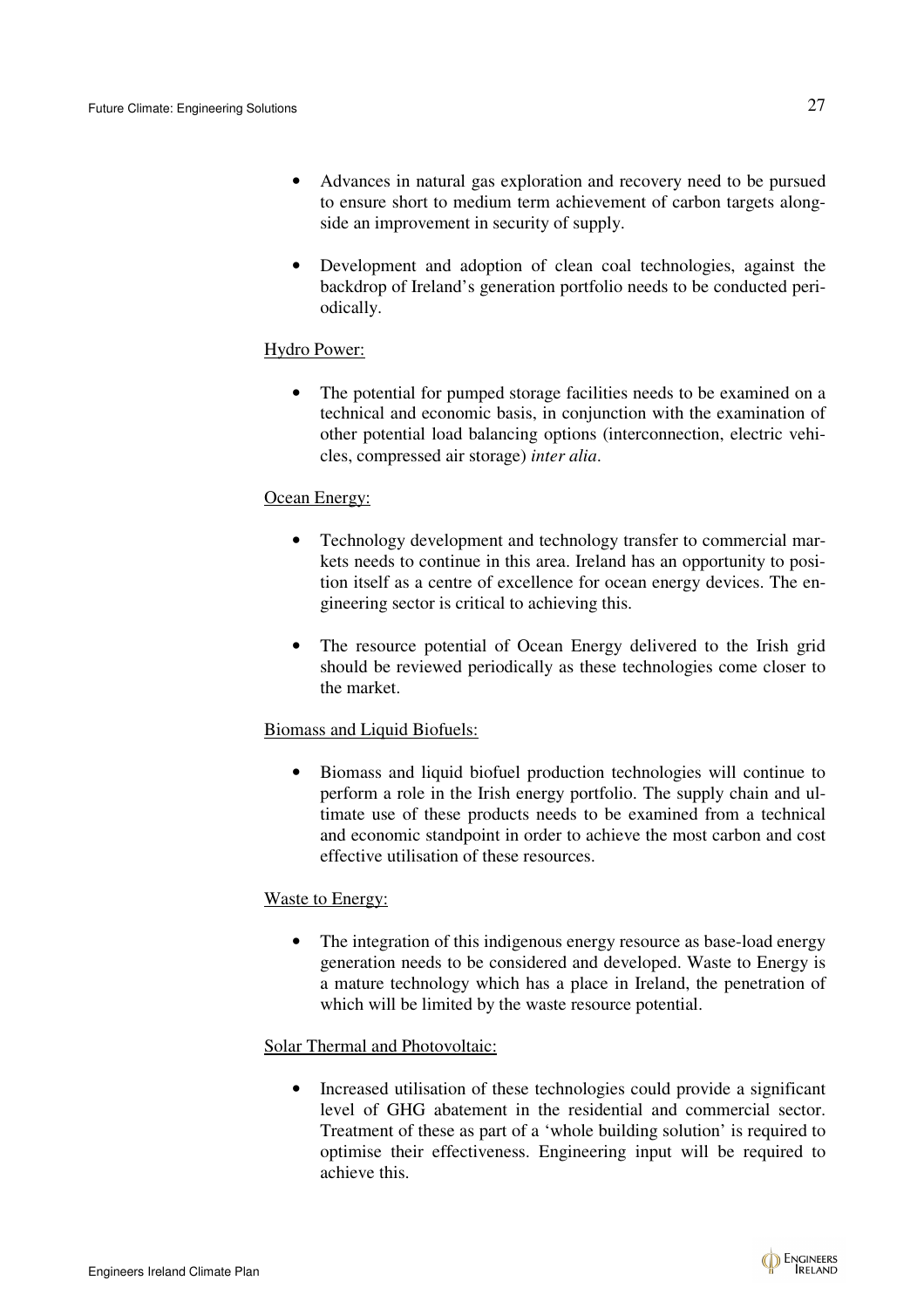Nuclear:

• An objective technical and economic study on the merits of integrating nuclear power into the Irish generation mix needs to be conducted.

# **5.3 Innovation and Education**

Innovation, research and demonstration need to be promoted by, and within, the engineering profession in the academic, public and private sectors.

The success achieved in the biomedical, pharmaceutical and ICT sectors through academic and private industry linkages is demonstrated in the level of successful spin-off businesses and incubation centres based around centres of excellence within the country. It is also reflected in the high esteem with which Irish research in these sectors is held. The level of manufacturing in Ireland has shown a decreasing trend in recent years. This needs to be replaced by a research and technology development employment profile. Initiatives promoting engineering and technological education and careers are critical to the achievement of this.

The link between innovation, energy and employment policy is critical in this regard. Engineering input on relevant energy technologies (and technology sectors) in the development pipeline needs to be provided to policy-makers in order to ensure that education, funding and employment incentives are directed correctly to achieve the required result.

Methods to increase the quality and level of technical education available to students from an early age should be increased. The methods currently utilised to promote technical education need to be further supported and expanded by both the engineering profession and policy-makers.

# **5.4 Cross-sectoral Activities**

The engineering profession needs to take a leadership role in the drive toward a more carbon-effective economy. This needs to be delivered via greater interaction between the engineering profession and policy-makers and the provision of objective, technology-based, support which can then be delivered against the backdrop of policy, environmental and land-use planning objectives.

The importance of delivering engineering knowledge to a broader audience will be critical to achieving the ambitious energy efficiency targets established by the government in their National Energy Efficiency Action Plan. The engineering profession must become more central to the delivery of this message and to the achievement of behavioural change in addition to their traditional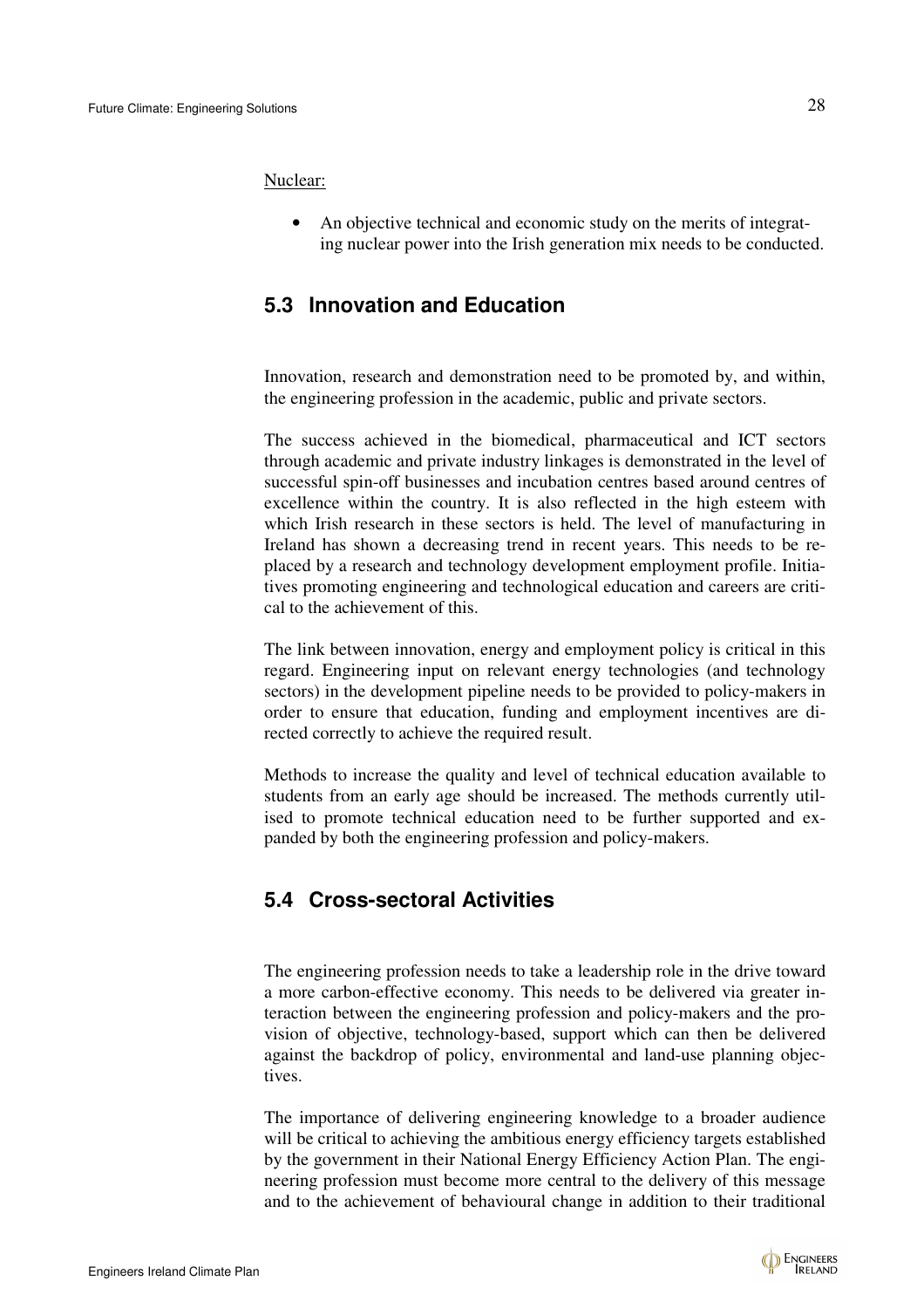role in the delivery of technical and technological change. The profession needs to communicate its expertise more effectively.

The engineering profession is critical to environmental protection, climate change prevention and adaptation. It is essential that a broader technical forum is created for debate on energy infrastructure, use and carbon related challenges. This will critically require the involvement of major stakeholders in the environmental and land-use planning areas. A transparent understanding and consensus must be achieved with regard to:

- recognition of the climate change challenges we face;
- the range of technical solutions to these challenges;
- the constraints faced by Ireland in implementing these challenges; and
- the means by which these solutions can be facilitated.

Engineers should provide the lead in this cross-sectoral forum. Participants should also include land-use planners, environmental scientists, geographers and geologists among others. The major points of agreement and conflict of this forum should then be aired in the public arena to ensure that more informed national debate can be progressed on these issues.

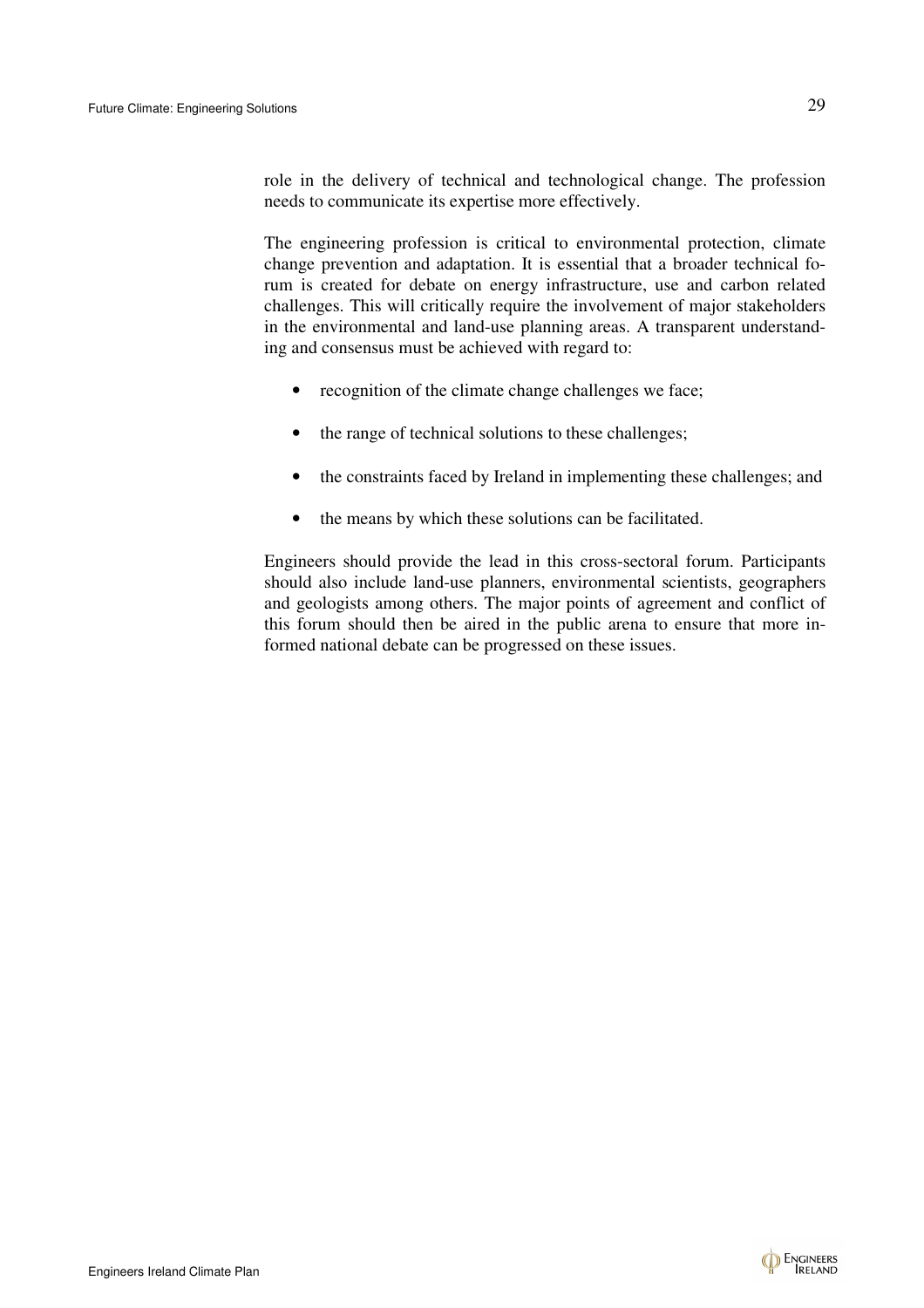# **6 Measures Required to Facilitate Climate Plan**

The following section outlines the general measure that will be required to facilitate the delivery of both the Climate Plan and the delivery on the ground of the infrastructure, technologies and methodologies identified as forming an element of the carbon abatement solution for Ireland. Many of these measures are outside the general remit of engineers and will require implementation by other governmental and non-engineering sectors of the economy.

- The provision of support for energy efficiency programmes has had a significant positive impact on both energy efficiency and energy and broader carbon awareness in Ireland, this needs to be continued and expanded for Ireland to reach its GHG and energy security targets.
- The approach toward energy and carbon solutions needs to become increasingly more technology-neutral, relying initially on technical and economic review in the first instance to provide a suite of options that can then be considered in a policy framework. The provision of initial targets for energy security, renewables penetration, carbon abatement etc. will in the first instance need to be a combined effort and is likely to be iterative on review of the technological capacity and possibility of achieving those targets.
- Environmental and Land-use Planning stakeholders need to engage with engineers regarding the possible options available to achieve policy requirements with regard to security of supply, renewable energy penetration and carbon abatement. This debate needs to take into account broader socio-economic factors in addition to environmental, planning and technical.
- Private sector industries, in tandem with the government, must provide leadership in the development of new market sectors and in the penetration of new technologies into the marketplace e.g. electric vehicles.
- Investment Fund Managers and Lending Institutions need to incorporate a greater level of Engineering and Technological analysis and input into their investment methodologies.

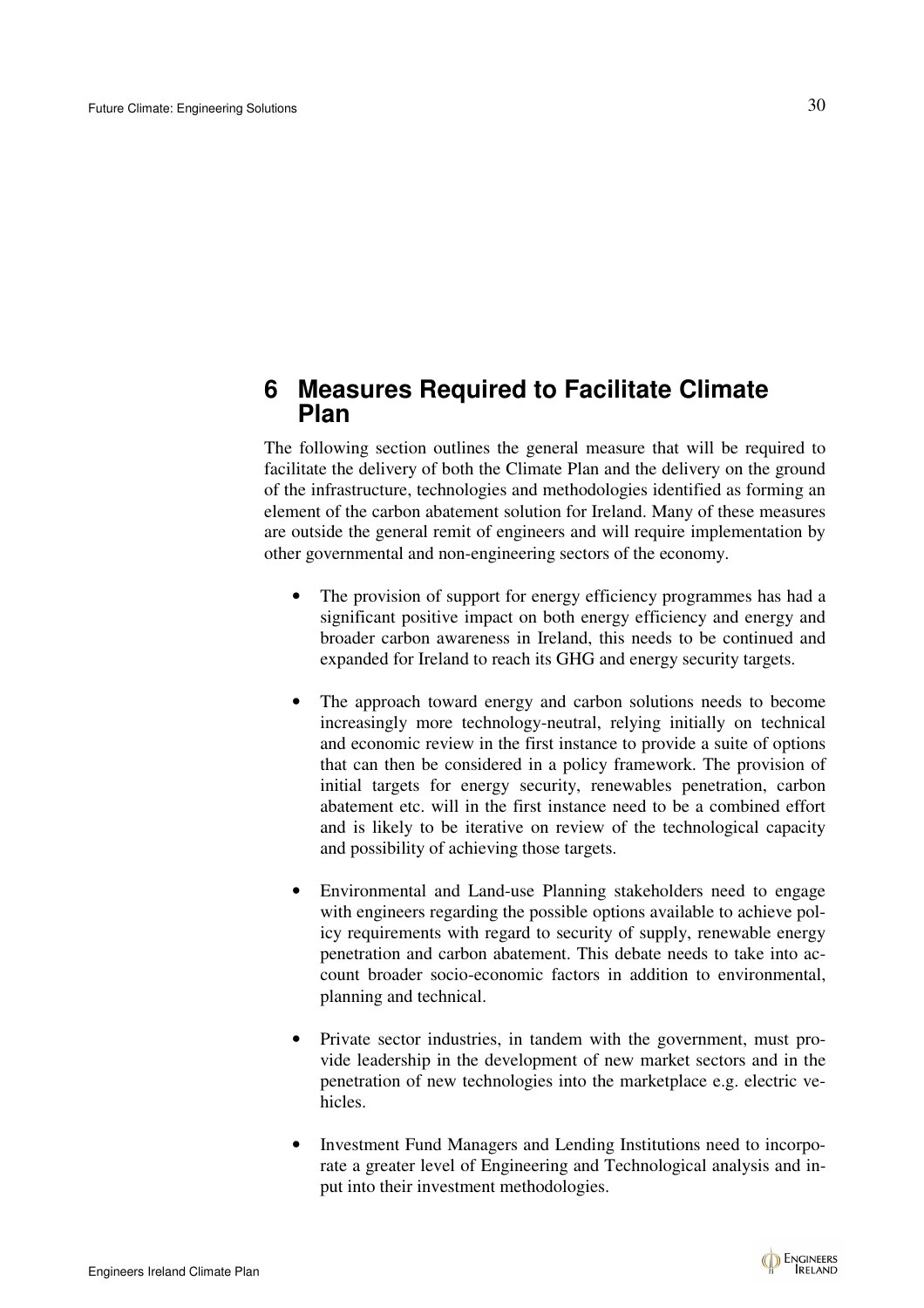# **7 Economic Impact, Business and Job Creation**

The engineering sector in Ireland is currently experiencing a downturn in employment. This applies in nearly every sector of engineering including consultancy, manufacturing and construction. In the R&D and energy sectors specifically, activity remains generally high. However, a decrease in infrastructural lending and capital investment has resulted in at least a temporary slowdown in growth.

It is important for Ireland that the solutions provided to our security of supply and climate change challenges incorporate a learning curve in the energy and climate business sectors. This could occur in four or five major segments of the industry:

- Research and Development
- Design and Project Management/Delivery Consultancy
- Construction
- **Manufacturing**
- Project Finance and Business Analysis

It is highly unlikely that a similar level of growth will occur in each of the business sectors above, and it should be recognised that in some cases, the growth in these sectors will only be temporary. An analysis of the technical solutions on offer to Ireland should be accompanied by a long-term employment review / projection by organisations such as Enterprise Ireland and the IDA, in an attempt to identify the best area to focus Irish efforts and the areas which should be targeted for indigenous business and academic growth for long-term security of supply of both energy and employment.